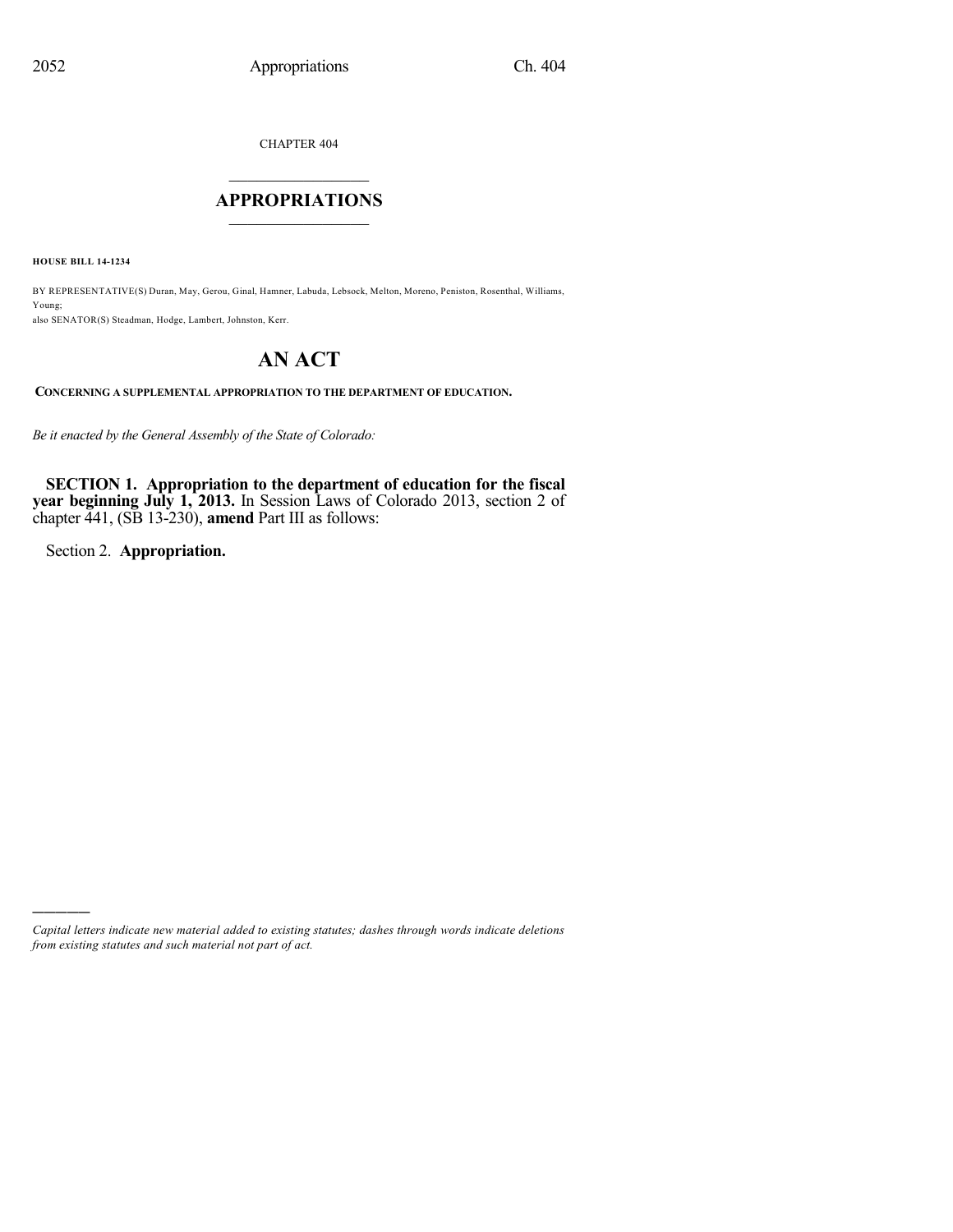|                 |              |                | APPROPRIATION FROM |              |                       |                |  |  |
|-----------------|--------------|----------------|--------------------|--------------|-----------------------|----------------|--|--|
|                 |              |                |                    |              |                       |                |  |  |
| ITEM &          | <b>TOTAL</b> | <b>GENERAL</b> | <b>GENERAL</b>     | <b>CASH</b>  | <b>REAPPROPRIATED</b> | <b>FEDERAL</b> |  |  |
| <b>SUBTOTAL</b> |              | <b>FUND</b>    | <b>FUND</b>        | <b>FUNDS</b> | <b>FUNDS</b>          | <b>FUNDS</b>   |  |  |
|                 |              |                | <b>EXEMPT</b>      |              |                       |                |  |  |
|                 |              |                |                    |              |                       |                |  |  |

## **PART III DEPARTMENT OF EDUCATION**

### **(1) MANAGEMENT AND ADMINISTRATION**

| 290,998   | 290,998      |                                                          |                        |              |
|-----------|--------------|----------------------------------------------------------|------------------------|--------------|
|           | $(2.0$ FTE)  |                                                          |                        |              |
|           |              |                                                          |                        |              |
| 3,782,451 | 1,589,218    | $169,232^a$                                              | $2,024,001^b$          |              |
|           | $(12.2$ FTE) | $(2.5$ FTE)                                              | $(19.9$ FTE)           |              |
|           |              |                                                          |                        |              |
| 2,688,568 |              | $2,688,568(1)$ <sup>c</sup>                              |                        |              |
|           |              | $(25.0$ FTE)                                             |                        |              |
|           |              |                                                          |                        |              |
| 337,334   |              | 337,334 <sup>d</sup>                                     |                        |              |
|           |              | $(3.3$ FTE)                                              |                        |              |
| 4,139,408 | 1,658,677    | 424,638 <sup>e</sup>                                     | $469,931$ <sup>f</sup> | 1,586,162(I) |
| 68,385    | 22,532       | $7,449^e$                                                | $7.763$ <sup>f</sup>   | 30,641(I)    |
|           |              | (A) Administration and Centrally-Appropriated Line Items |                        |              |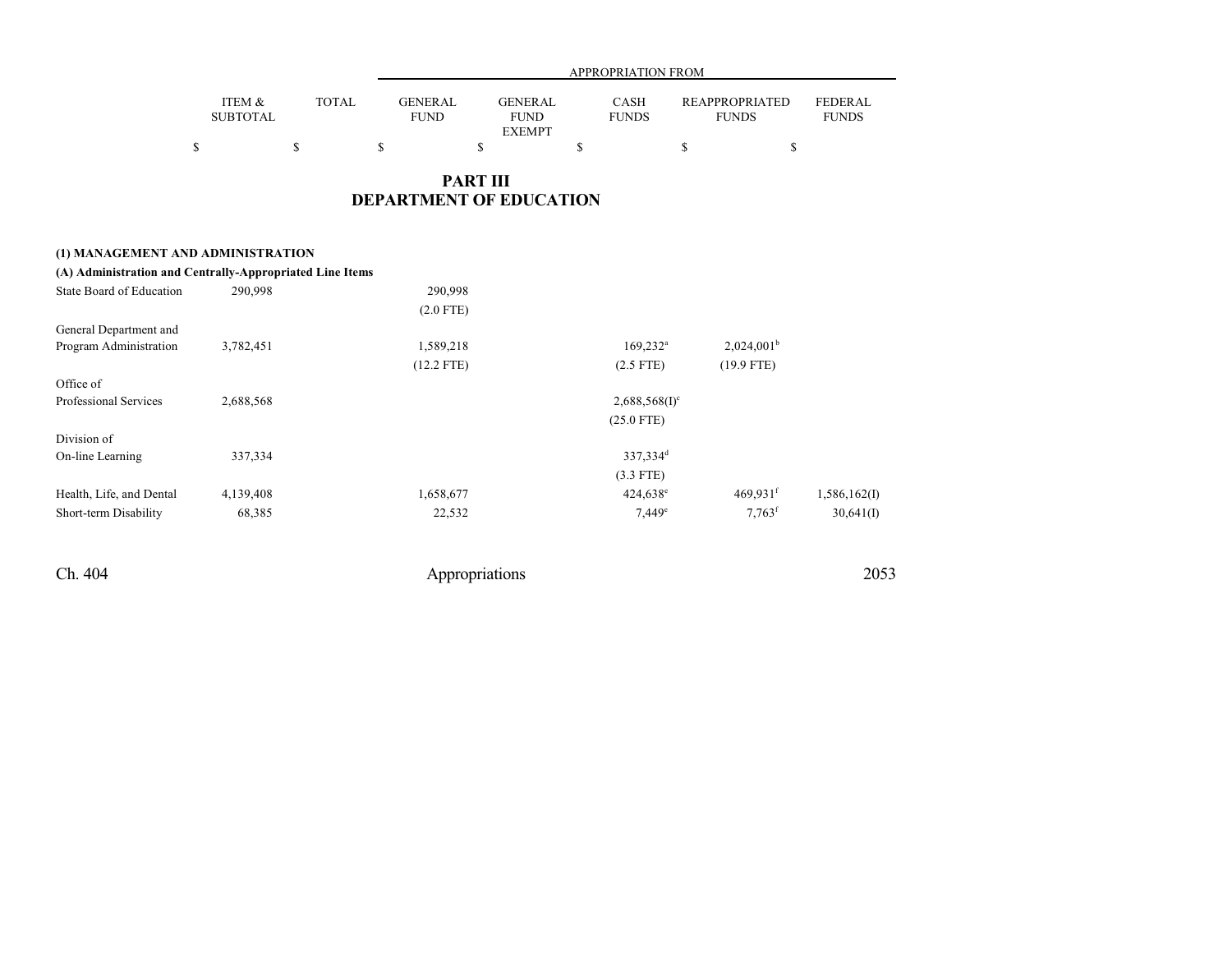|                                                                |                           |              | APPROPRIATION FROM            |                                                                               |                                       |                                |            |  |
|----------------------------------------------------------------|---------------------------|--------------|-------------------------------|-------------------------------------------------------------------------------|---------------------------------------|--------------------------------|------------|--|
|                                                                | ITEM &<br><b>SUBTOTAL</b> | <b>TOTAL</b> | <b>GENERAL</b><br><b>FUND</b> | <b>GENERAL</b><br><b>CASH</b><br><b>FUND</b><br><b>FUNDS</b><br><b>EXEMPT</b> | <b>REAPPROPRIATED</b><br><b>FUNDS</b> | <b>FEDERAL</b><br><b>FUNDS</b> |            |  |
|                                                                | \$                        | \$           | \$<br>\$                      |                                                                               | \$                                    | \$<br>\$                       |            |  |
| S.B. 04-257<br>Amortization<br>Equalization                    |                           |              |                               |                                                                               |                                       |                                |            |  |
| Disbursement                                                   | 1,422,642                 |              | 465,616                       |                                                                               | 156,108 <sup>e</sup>                  | $161,760$ <sup>f</sup>         | 639,158(I) |  |
| S.B. 06-235<br>Supplemental<br>Amortization<br>Equalization    |                           |              |                               |                                                                               |                                       |                                |            |  |
| Disbursement                                                   | 1,282,843                 |              | 418,860                       |                                                                               | $140,931$ <sup>e</sup>                | $146,034$ <sup>f</sup>         | 577,018(I) |  |
| <b>Salary Survey</b>                                           | 965,670<br>897,519        |              | 288,386<br>220,235            |                                                                               | 124,558 <sup>e</sup>                  | $107,909$ <sup>f</sup>         | 444,817(I) |  |
| Merit Pay                                                      | 594,843<br>543,735        |              | 190,422<br>139,314            |                                                                               | 71,084 <sup>e</sup>                   | $66,915$ <sup>f</sup>          | 266,422(I) |  |
| Workers' Compensation                                          | 632,557                   |              | 241,762                       |                                                                               | 55,351 <sup>e</sup>                   | 77,678 <sup>f</sup>            | 257,766(I) |  |
| <b>Legal Services</b><br>for 4,900 hours<br>Administrative Law | 446,292                   |              | 253,385                       |                                                                               | $174,691(I)^c$                        | $18,216^g$                     |            |  |
| Judge Services<br>Payment to Risk<br>Management and            | 78,573                    |              |                               |                                                                               | $65,011(1)^c$                         | $13,562^h$                     |            |  |
| Property Funds                                                 | 92,314                    |              | 92,314                        |                                                                               |                                       |                                |            |  |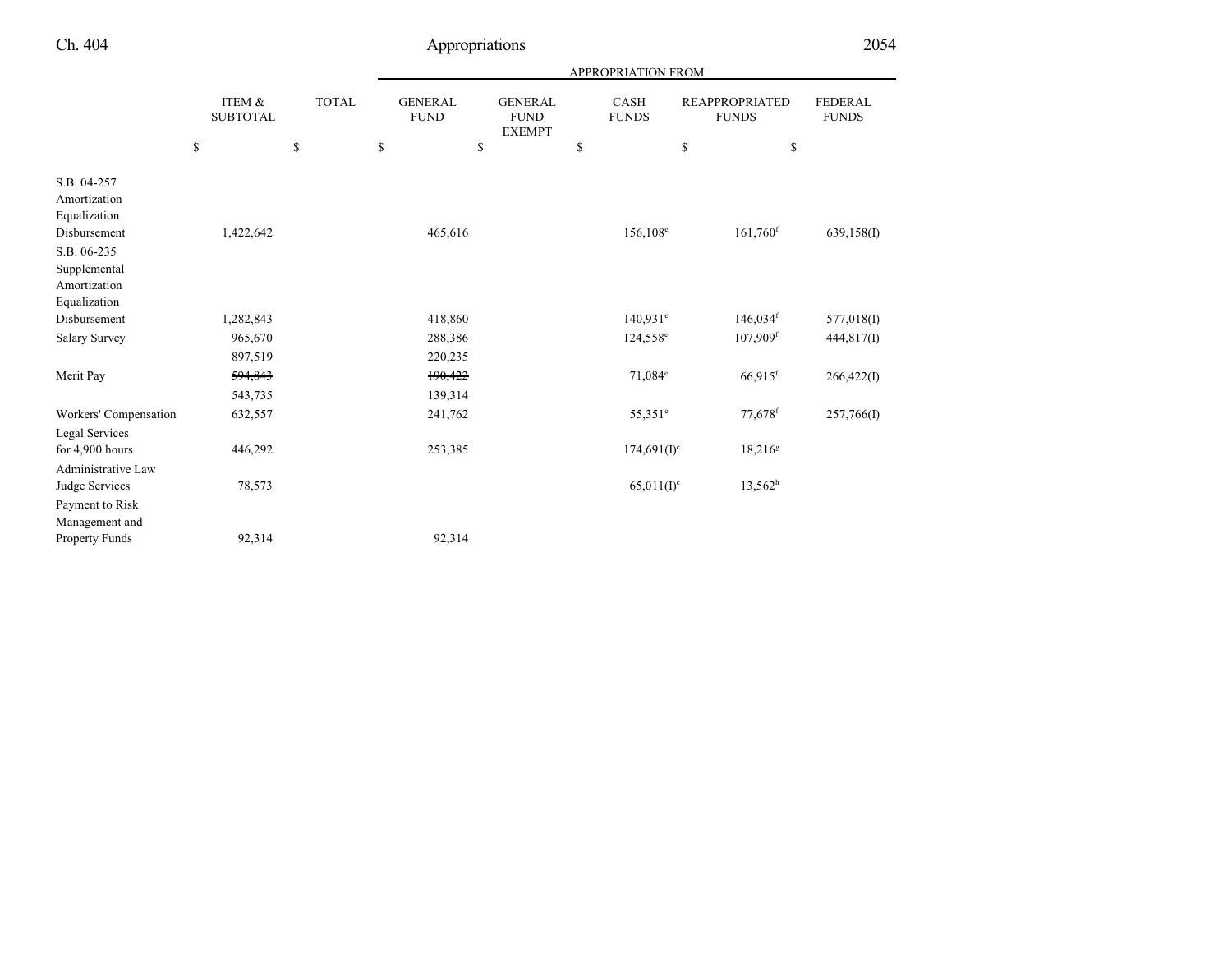| Capitol Complex                   |           |              |                  |                        |            |
|-----------------------------------|-----------|--------------|------------------|------------------------|------------|
| Leased Space                      | 677,530   | 93,431       | $152,444^\circ$  | $117,890$ <sup>f</sup> | 313,765(f) |
|                                   |           | 117,167      | $74,202^e$       | $113,637$ <sup>f</sup> | 372,524(I) |
| Reprinting and                    |           |              |                  |                        |            |
| Distributing Laws                 |           |              |                  |                        |            |
| Concerning Education              | 35,480    |              | $35,480^{\rm i}$ |                        |            |
| (B) Information Technology        |           |              |                  |                        |            |
| Information                       |           |              |                  |                        |            |
| <b>Technology Services</b>        | 2,723,713 | 2,098,959    |                  | 624,754                |            |
|                                   |           | $(16.1$ FTE) |                  | $(6.9$ FTE)            |            |
| Purchase of Services              |           |              |                  |                        |            |
| from Computer Center              | 225,252   | 225,252      |                  |                        |            |
|                                   | 175,252   | 175,252      |                  |                        |            |
| Colorado State Network            | 266,324   | 266,324      |                  |                        |            |
| <b>COFRS</b> Modernization        | 197,914   | 61,100       | $89,496^k$       | $47,318$ <sup>1</sup>  |            |
| Information                       |           |              |                  |                        |            |
| Technology Security               | 4,658     | 4,658        |                  |                        |            |
| Information Technology            |           |              |                  |                        |            |
| <b>Asset Maintenance</b>          | 303,830   | 303,830      |                  |                        |            |
| Disaster Recovery                 | 19,722    | 19,722       |                  |                        |            |
|                                   |           |              |                  |                        |            |
| (C) Assessments and Data Analyses |           |              |                  |                        |            |
| Colorado Student                  |           |              |                  |                        |            |
| Assessment Program                |           |              |                  |                        |            |

| PROGRAM <sup>3a</sup> | <del>34,044,390</del> | $26,448,378$ <sup>d</sup> | $7,596,012(I)^{m}$ |
|-----------------------|-----------------------|---------------------------|--------------------|
|                       |                       |                           |                    |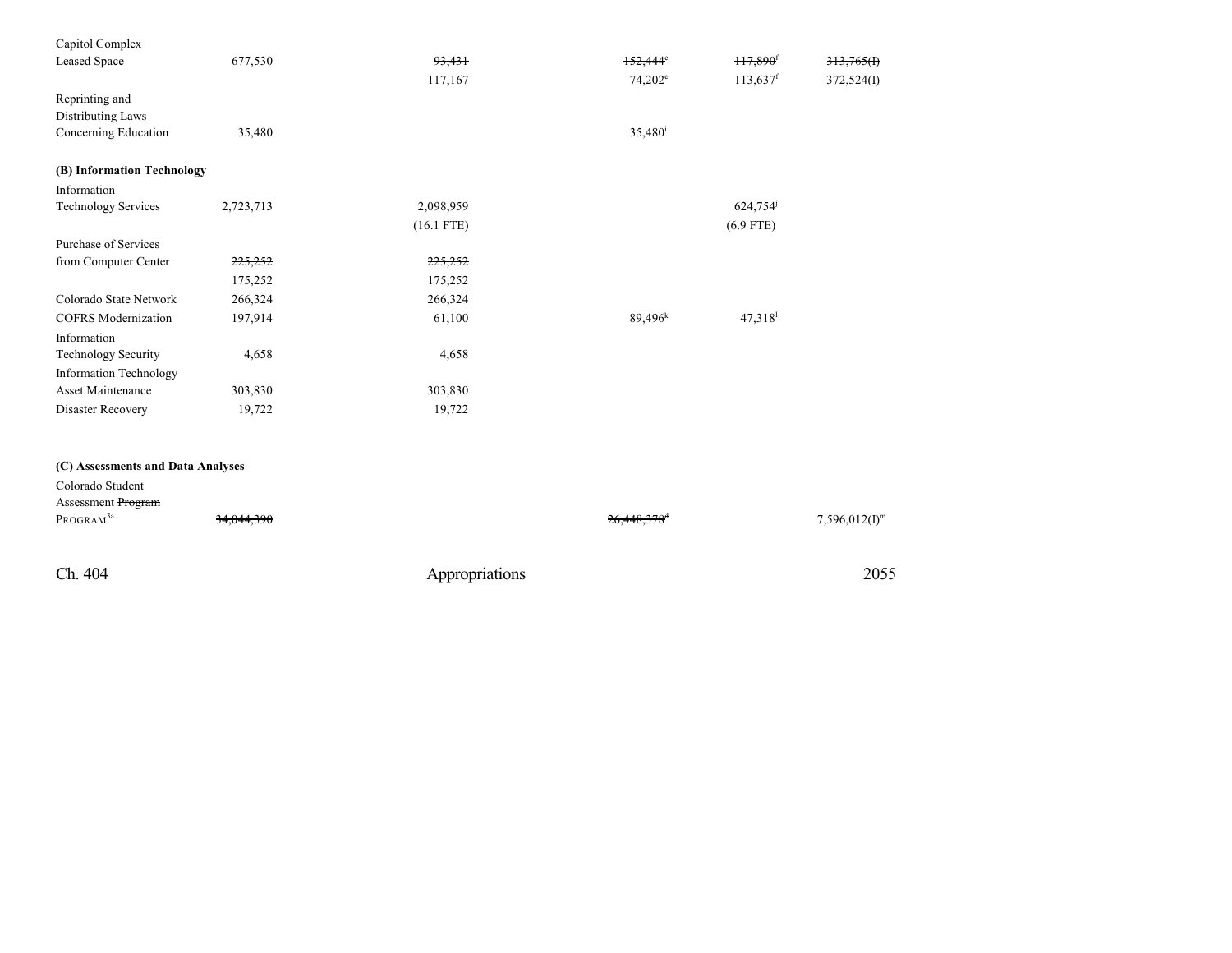|                                                                         |                            |                                             |                                                   |                                                | <b>APPROPRIATION FROM</b>              |                                       |                                   |
|-------------------------------------------------------------------------|----------------------------|---------------------------------------------|---------------------------------------------------|------------------------------------------------|----------------------------------------|---------------------------------------|-----------------------------------|
|                                                                         | ITEM &<br>${\tt SUBTOTAL}$ | <b>TOTAL</b>                                | <b>GENERAL</b><br>${\rm FUND}$                    | <b>GENERAL</b><br><b>FUND</b><br><b>EXEMPT</b> | <b>CASH</b><br><b>FUNDS</b>            | <b>REAPPROPRIATED</b><br><b>FUNDS</b> | <b>FEDERAL</b><br><b>FUNDS</b>    |
|                                                                         | ${\mathbb S}$              | $\mathbb{S}% _{n}^{X\rightarrow\mathbb{R}}$ | $\mathbb{S}% _{n}^{X\rightarrow\mathbb{R}}$<br>\$ |                                                | \$                                     | $\mathbb{S}$<br>\$                    |                                   |
|                                                                         | 32,568,016                 |                                             |                                                   |                                                | 24,972,004 <sup>d</sup><br>$(5.0$ FTE) |                                       | $(6.8$ FTE)                       |
| Federal Grant for<br><b>State Assessments</b><br>and Related Activities | 2,247,224                  |                                             |                                                   |                                                |                                        |                                       | $2,247,224(I)^{m}$<br>$(5.7$ FTE) |
| Longitudinal<br>Analyses of Student<br><b>Assessment Results</b>        | 5,186,311                  |                                             | 286,311<br>$(3.0$ FTE)                            |                                                |                                        |                                       | 4,900,000(I)                      |
| <b>Basic Skills Placement</b><br>or Assessment Tests<br>Preschool to    | 320,917                    |                                             |                                                   |                                                | 320,917 <sup>d</sup>                   |                                       |                                   |
| Postsecondary<br><b>Education Alignment</b>                             | 567,685                    |                                             |                                                   |                                                | 567,685 <sup>d</sup><br>$(3.5$ FTE)    |                                       |                                   |
| <b>Educator Effectiveness</b><br>Unit Administration                    | 424,390                    |                                             | 424,390<br>$(3.0$ FTE)                            |                                                |                                        |                                       |                                   |
| <b>Educator Effectiveness</b><br>Implementation                         | 1,705,312                  |                                             |                                                   |                                                |                                        |                                       | 1,705,312(I)<br>$(14.5$ FTE)      |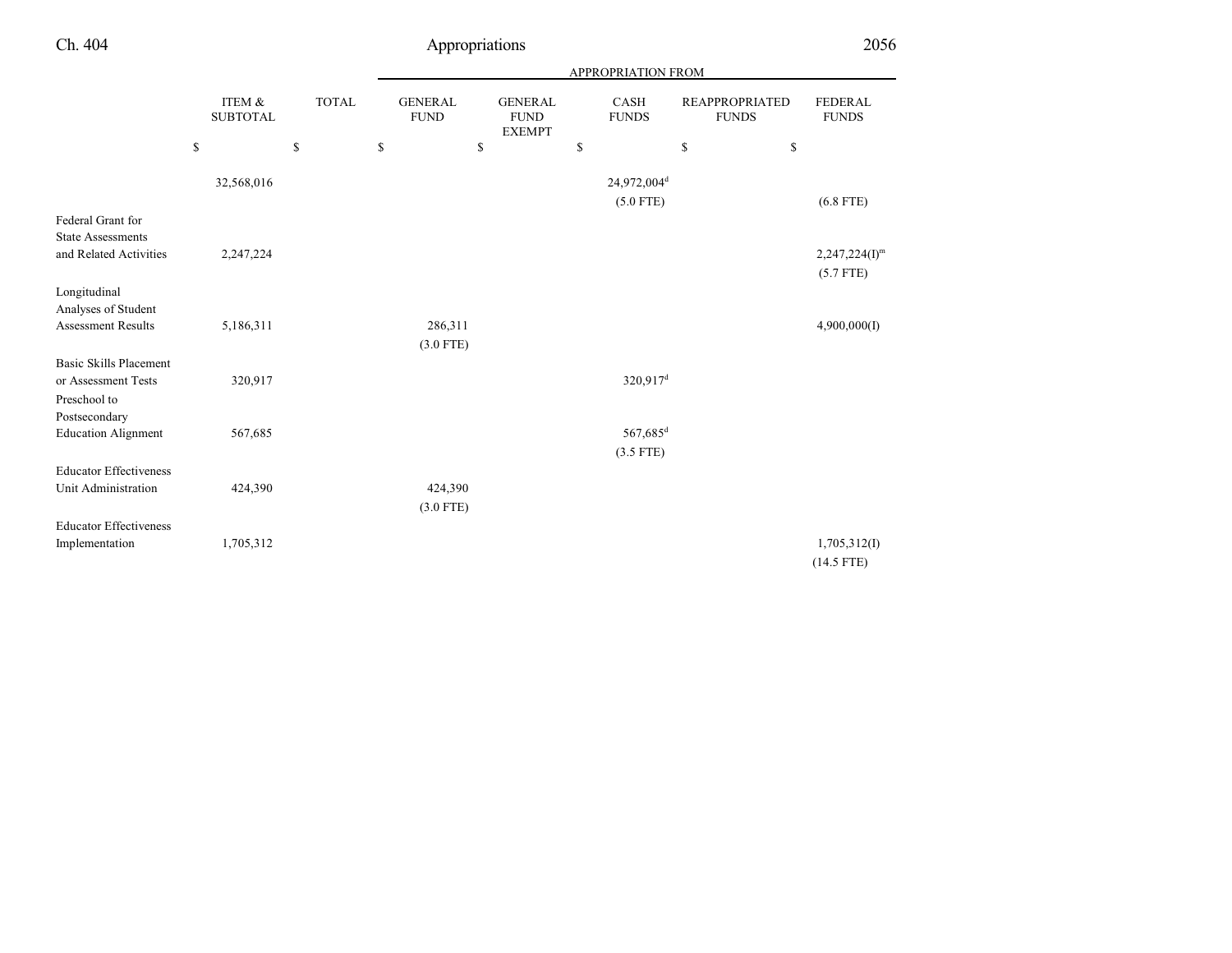| Accountability and          |           |             |             |
|-----------------------------|-----------|-------------|-------------|
| <b>Improvement Planning</b> | 1,117,060 | 566,728     | 550,332(I)  |
|                             |           | $(3.2$ FTE) | $(6.8$ FTE) |

| (D) State Charter School Institute |  |  |  |
|------------------------------------|--|--|--|
|------------------------------------|--|--|--|

| <b>State Charter School</b>      |           |             |                      |
|----------------------------------|-----------|-------------|----------------------|
| Institute Administration,        |           |             |                      |
| Oversight, and                   |           |             |                      |
| Management                       | 2,466,743 |             | $2,466,743(I)^n$     |
|                                  |           |             | $(11.7$ FTE)         |
| <b>Institute Charter</b>         |           |             |                      |
| School Assistance Fund           | 460,000   | $460,000$ ° |                      |
| Other Transfers to               |           |             |                      |
| <b>Institute Charter Schools</b> | 3,622,979 |             | $3,622,979(I)^p$     |
| Transfer of Federal              |           |             |                      |
| Moneys to Institute              |           |             |                      |
| <b>Charter Schools</b>           | 5,730,000 |             | $5,730,000(I)^p$     |
|                                  |           |             | $(4.5$ FTE)          |
| Department                       |           |             |                      |
| Implementation of                |           |             |                      |
| Section 22-30.5-501 et           |           |             |                      |
| seq., C.R.S.                     | 210,014   |             | 210,014 <sup>n</sup> |
|                                  |           |             | $(1.6$ FTE)          |

<sup>a</sup> This amount shall be from general education development program fees.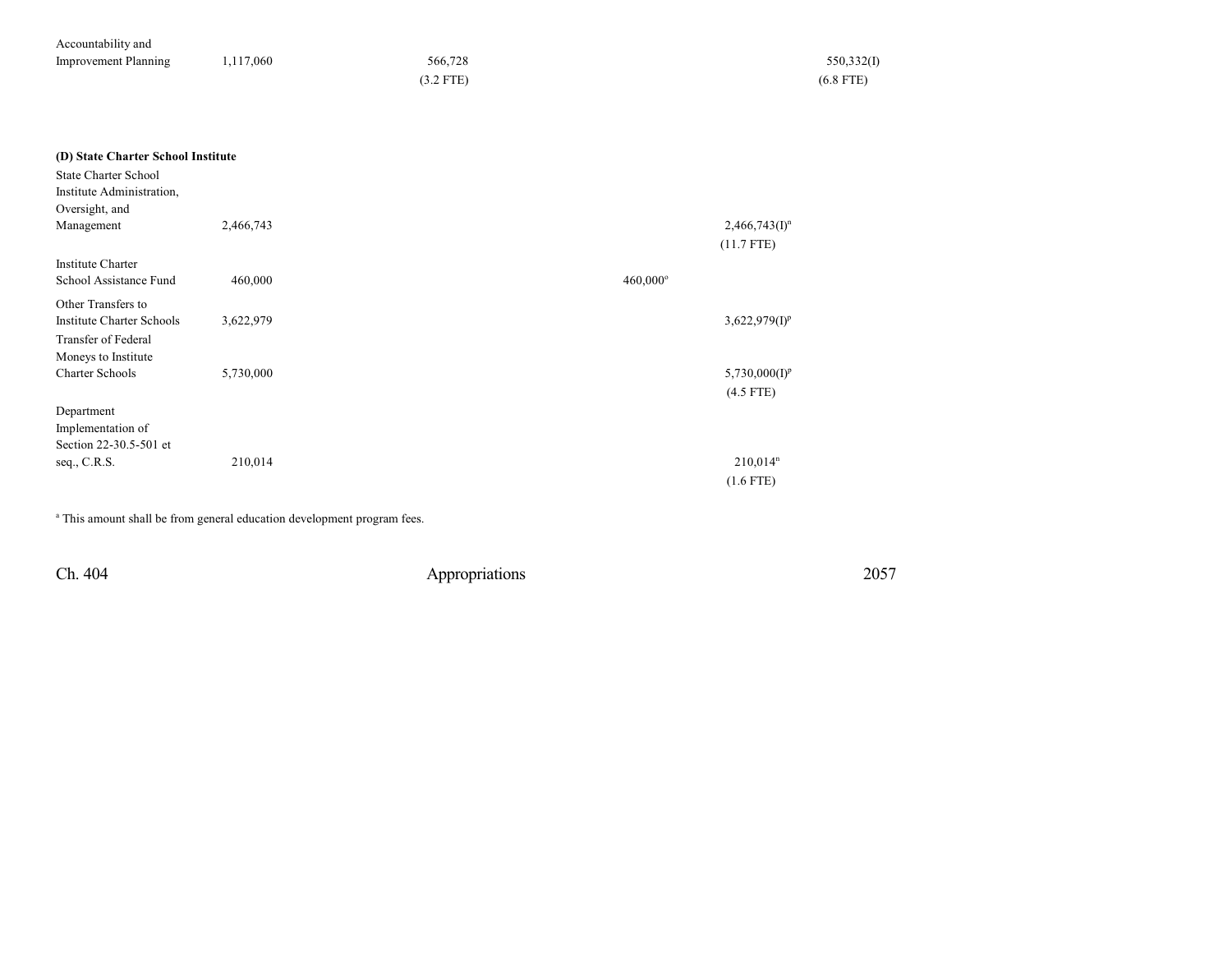|                 |              | ALLINOI INATION FROM |                 |              |                       |                |
|-----------------|--------------|----------------------|-----------------|--------------|-----------------------|----------------|
| ITEM &          | <b>TOTAL</b> | <b>GENERAL</b>       | <b>GENER AL</b> | <b>CASH</b>  | <b>REAPPROPRIATED</b> | <b>FEDERAL</b> |
| <b>SUBTOTAL</b> |              | <b>FUND</b>          | <b>FUND</b>     | <b>FUNDS</b> | <b>FUNDS</b>          | <b>FUNDS</b>   |
|                 |              |                      | <b>EXEMPT</b>   |              |                       |                |
|                 |              |                      |                 |              |                       |                |

APPROPRIATION FROM

<sup>b</sup> Of this amount, \$1,547,167 shall be from departmental indirect cost recoveries and \$476,834 shall be from statewide indirect cost recoveries.

These amounts shall be from the Educator Licensure Cash Fund created in Section 22-60.5-112 (1) (a), C.R.S., and are shown for informational purposes only because the Educator Licensure Cash Fund is continuously appropriated to the Department pursuant to Section 22-60.5-112 (1) (b) (I), C.R.S.

<sup>d</sup> These amounts shall be from the State Education Fund created in Section 17 (4) (a) of Article IX of the State Constitution. Pursuant to Section 17 (3) of Article IX of the State Constitution, appropriations from the State Education Fund are not subject to the limitation on fiscal year spending set forth in Section 20 of Article X of the State Constitution.

<sup>e</sup> Of these amounts, \$454,100 shall be from the State Education Fund created in Section 17 (4) (a) of Article IX of the State Constitution;  $\frac{2375,916(f)}{297,674(f)}$  \$297,674(I) shall be from the Educator Licensure Cash Fund created in Section 22-60.5-112 (1) (a), C.R.S., and is shown for informational purposes only because the Educator Licensure Cash Fund is continuously appropriated to the Department pursuant to Section 22-60.5-112 (1) (b) (I), C.R.S.; \$148,343 shall be from the Early Literacy Fund created in Section 22-7-1210 (1), C.R.S.; \$131,651 shall be from the Public School Capital Construction Assistance Fund created in Section 22-43.7-104 (1), C.R.S.; and \$22,553 shall be from general education development program fees. Pursuant to Section 17 (3) of Article IX of the State Constitution, appropriations from the State Education Fund are not subject to the limitation on fiscal year spending set forth in Section 20 of Article X of the State Constitution.

<sup>f</sup> Of these amounts, \$520,818 shall be from departmental indirect cost recoveries and  $$635,062$$  \$630,809 is estimated to be transferred from various appropriations to the Department of Education.

g This amount shall be transferred from the Assistance to Public Schools, Grant Programs, Distributions, and Other Assistance, Capital Construction, Division of Public School Capital Construction Assistance line item.

<sup>h</sup> This amount shall be transferred from the Assistance to Public Schools, Categorical Programs, District Programs Required by Statute, Special Education Programs for Children with Disabilities line item.

i This amount shall be from interest and income earned on the investment of moneys in the Public School Fund that is credited to the State Public School Fund pursuant to Section 22-41-102 (3) (a), C.R.S. Pursuant to Section 22-2-112 (1) (i), C.R.S., publishing costs shall be paid out of State Public School Fund created in Section 22-54-114 (1), C.R.S.

<sup>j</sup> Of this amount, \$524,754 shall be transferred from various appropriations to the Department of Education and \$100,000 shall be transferred from the Assistance to Public Schools, Public School Finance, State Share of Districts' Total Program Funding line item.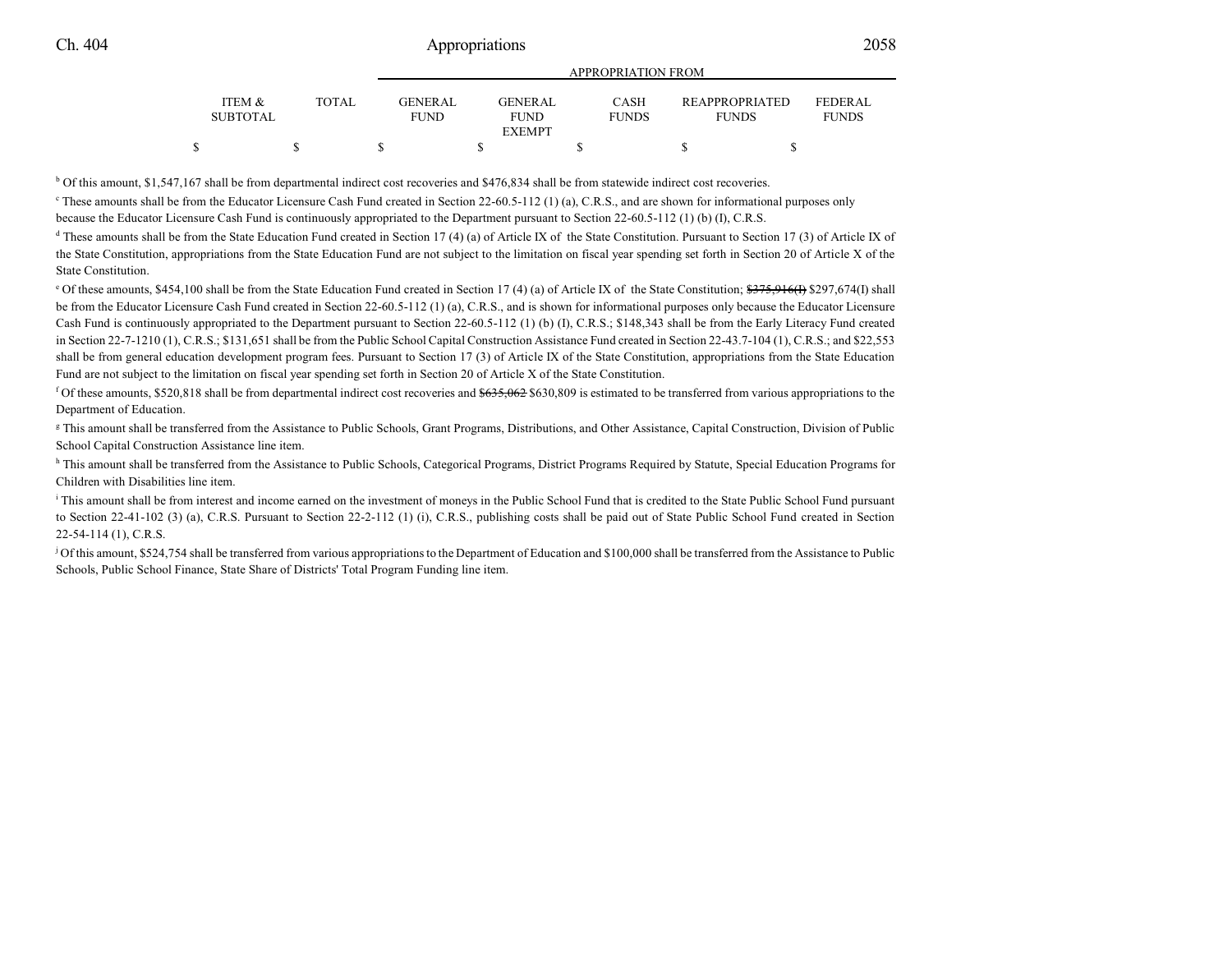k This amount shall be from various sources of cash funds.

<sup>1</sup> This amount shall be transferred from various appropriations in the Department of Education.

m These amounts shall be from the federal grant for state assessments and related activities authorized pursuant to Title VI, Part A, Section 6113 of the federal No Child Left Behind Act of 2001 and are included for informational purposes only.

n These amounts shall be transferred from the Assistance to Public Schools, Public School Finance, State Share of Districts' Total Program Funding line item.

<sup>o</sup> This amount shall be from the Institute Charter School Assistance Fund created in Section 22-30.5-515.5 (1) (a), C.R.S.

<sup>p</sup> These amounts shall be transferred from various line items in the Assistance to Public Schools section.

#### **(E) Indirect Cost Assessment**

| <b>Indirect Cost Assessment</b>  | 567,196   |                                                                                                                                                                                                                                                                                                                     | $329,060(1)^a$ | 238,136(I)             |
|----------------------------------|-----------|---------------------------------------------------------------------------------------------------------------------------------------------------------------------------------------------------------------------------------------------------------------------------------------------------------------------|----------------|------------------------|
|                                  |           | <sup>a</sup> This amount shall be from the Educator Licensure Cash Fund created in Section 22-60.5-112 (1) (a), C.R.S., and is shown for informational purposes only because<br>the Educator Licensure Cash Fund is continuously appropriated to the Department pursuant to Section 22-60.5-112 (1) (b) (I), C.R.S. |                |                        |
|                                  |           | 79,947,522                                                                                                                                                                                                                                                                                                          |                |                        |
|                                  |           | 78,301,889                                                                                                                                                                                                                                                                                                          |                |                        |
| (2) ASSISTANCE TO PUBLIC SCHOOLS |           |                                                                                                                                                                                                                                                                                                                     |                |                        |
| (A) Public School Finance        |           |                                                                                                                                                                                                                                                                                                                     |                |                        |
| Administration                   | 1,501,265 |                                                                                                                                                                                                                                                                                                                     | $20,418^a$     | 1,480,847 <sup>b</sup> |
|                                  |           |                                                                                                                                                                                                                                                                                                                     | $(0.2$ FTE)    | $(17.0$ FTE)           |
| State Share of Districts'        |           |                                                                                                                                                                                                                                                                                                                     |                |                        |

| Hold-harmless Full-day |           |                        |
|------------------------|-----------|------------------------|
| Kindergarten Funding   | 7,057,924 | 7,057,924 <sup>a</sup> |

Total Program Funding<sup>4, 5</sup> 3,480,819,031 2,463,831,706 469,842,084

Ch. 404 Appropriations 2059

469,842,084°

547,145,241 d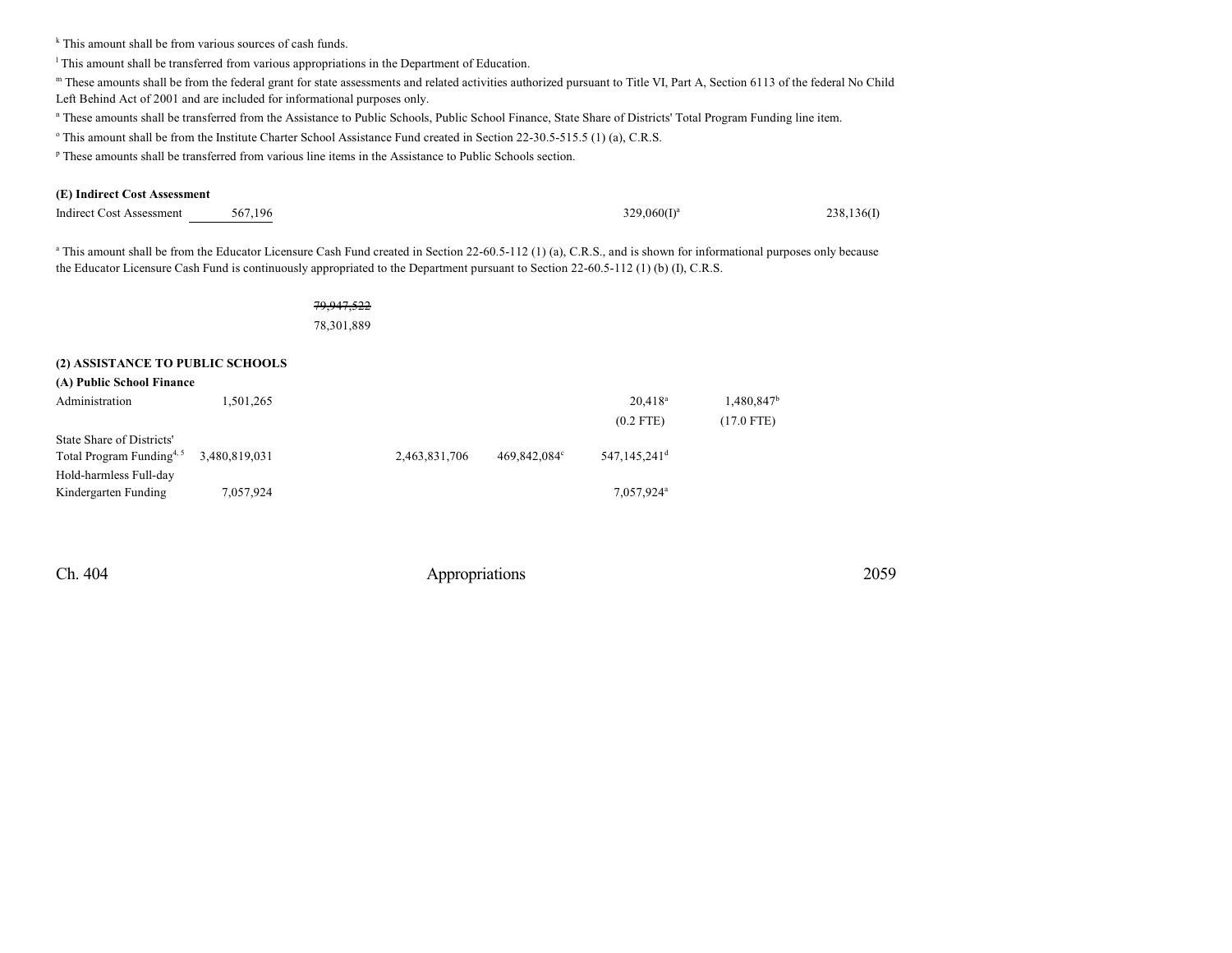|                                                                    |                           |              | <b>APPROPRIATION FROM</b>     |                                                |                          |                                       |                         |  |  |
|--------------------------------------------------------------------|---------------------------|--------------|-------------------------------|------------------------------------------------|--------------------------|---------------------------------------|-------------------------|--|--|
|                                                                    | ITEM &<br><b>SUBTOTAL</b> | <b>TOTAL</b> | <b>GENERAL</b><br><b>FUND</b> | <b>GENERAL</b><br><b>FUND</b><br><b>EXEMPT</b> | CASH<br><b>FUNDS</b>     | <b>REAPPROPRIATED</b><br><b>FUNDS</b> | FEDERAL<br><b>FUNDS</b> |  |  |
|                                                                    | \$                        | \$           | \$                            | \$                                             | ¢<br>P                   | \$<br>D                               |                         |  |  |
| District Per Pupil<br>Reimbursements for<br>Juveniles Held in Jail | 25,000                    |              |                               |                                                | $25,000^{\rm a}$         |                                       |                         |  |  |
| At-risk Supplemental Aid                                           | 3,839,627                 |              |                               |                                                | $3,839,627$ <sup>e</sup> |                                       |                         |  |  |
|                                                                    | 3,493,242,847             |              |                               |                                                |                          |                                       |                         |  |  |

<sup>a</sup> These amounts shall be from the State Education Fund created in Section 17 (4) (a) of Article IX of the State Constitution. Pursuant to Section 17 (3) of Article IX of the State Constitution, appropriations from the State Education Fund are not subject to the limitation on fiscal year spending set forth in Section 20 of Article X of the State Constitution.

<sup>b</sup> This amount shall be transferred from the Assistance to Public Schools, Public School Finance, State Share of Districts' Total Program Funding line item.

This amount shall be from the General Fund Exempt Account created in Section 24-77-103.6 (2), C.R.S.

<sup>d</sup> Of this amount, \$471,776,852 shall be from the State Education Fund created in Section 17 (4) (a) of Article IX of the State Constitution, and \$75,368,389 shall be from the State Public School Fund created in Section 22-54-114 (1), C.R.S. Pursuant to Section 17 (3) of Article IX of the State Constitution, appropriations from the State Education Fund are not subject to the limitation on fiscal year spending set forth in Section 20 of Article X of the State Constitution. Of the amount appropriated from the State Public School Fund, \$65,606,406 is estimated to be from federal mineral leasing revenues transferred to the State Public School Fund pursuant to Sections 22-54-114 (1) and 34-63-102, C.R.S., \$8,491,876 is estimated to be from interest and income earned on the investment of moneys in the Public School Fund that is credited to the State Public School Fund pursuant to Section 22-41-102 (3) (a), C.R.S., and \$1,270,107 is estimated to be from reserves in the State Public School Fund. <sup>e</sup> This amount shall be from the State Public School Fund created in Section 22-54-114 (1), C.R.S., from audit recoveries that are credited to the Fund pursuant to Section 22-54-114 (4), C.R.S.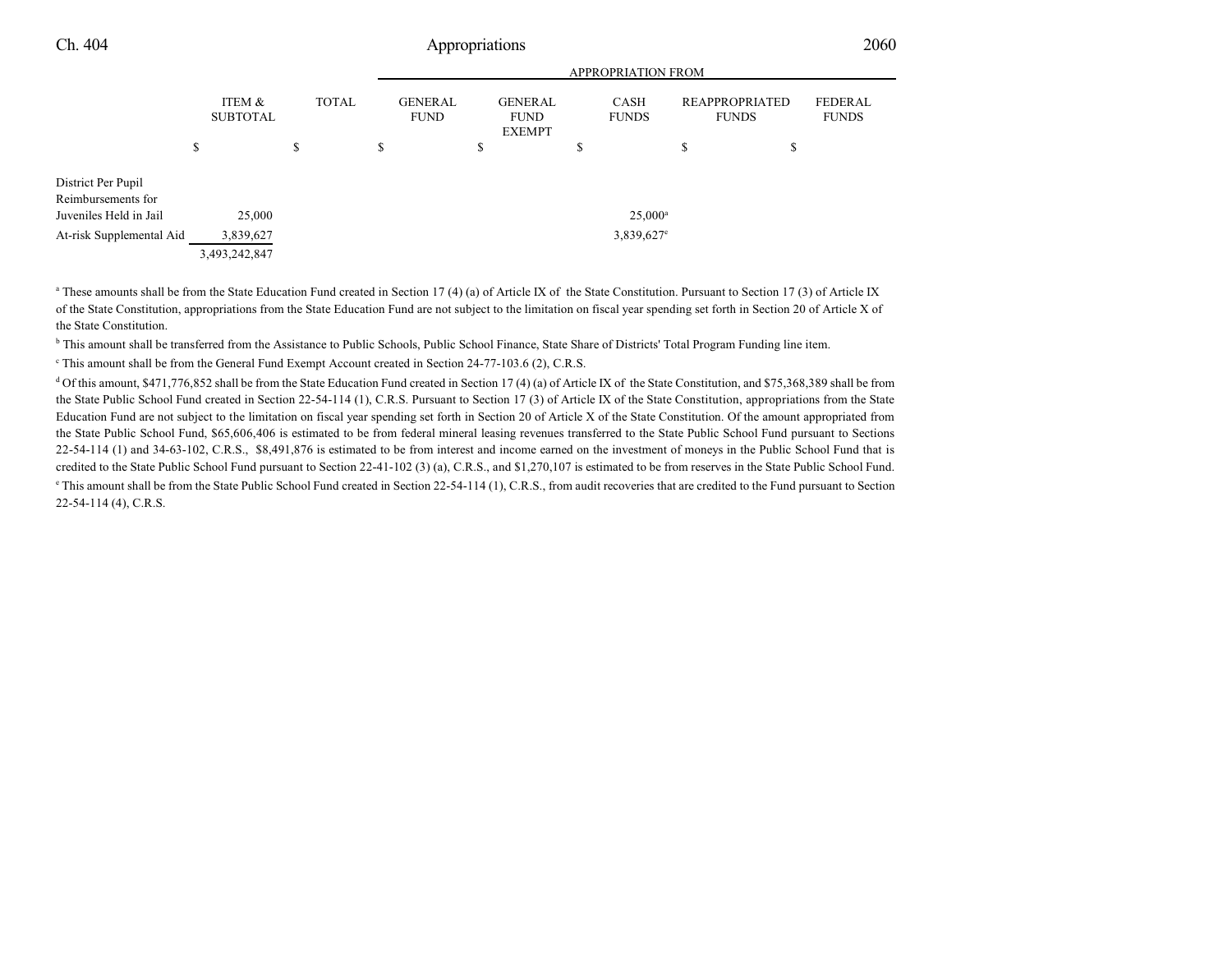| (B) Categorical Programs                  |              |                |                           |             |                            |
|-------------------------------------------|--------------|----------------|---------------------------|-------------|----------------------------|
| (1) District Programs Required by Statute |              |                |                           |             |                            |
| Special Education                         |              |                |                           |             |                            |
| Programs for Children                     |              |                |                           |             |                            |
| with Disabilities                         | 292,419,984  | 71,572,347     | 65,649,061 <sup>a</sup>   | $101,812^b$ | $155,096,764(I)^c$         |
|                                           |              |                |                           | $(1.0$ FTE) | $(62.0$ FTE)               |
| English Language                          |              |                |                           |             |                            |
| Proficiency Program                       | 26,476,847   | 3,101,598      | 12,138,442 <sup>a</sup>   |             | 11,236,807(1) <sup>d</sup> |
|                                           |              |                |                           |             | $(4.6$ FTE)                |
| (2) Other Categorical Programs            |              |                |                           |             |                            |
| Public School                             |              |                |                           |             |                            |
| Transportation                            | 53, 261, 338 | 36,922,227     | $16,339,111$ <sup>e</sup> |             |                            |
|                                           |              |                | $(2.0$ FTE)               |             |                            |
| Transfer to                               |              |                |                           |             |                            |
| the Department of                         |              |                |                           |             |                            |
| Higher Education for                      |              |                |                           |             |                            |
| Distribution of State                     |              |                |                           |             |                            |
| <b>Assistance for Career</b>              |              |                |                           |             |                            |
| and Technical Education                   | 24,528,307   | 17,792,850     | 6,735,457 <sup>a</sup>    |             |                            |
| Special Education                         |              |                |                           |             |                            |
| Programs for Gifted                       |              |                |                           |             |                            |
| and Talented Children                     | 9,600,000    | 5,500,000      | $4,100,000^a$             |             |                            |
|                                           |              |                | $(0.5$ FTE)               |             |                            |
| Expelled and At-risk                      |              |                |                           |             |                            |
| <b>Student Services</b>                   |              |                |                           |             |                            |
| Grant Program                             | 7,493,560    | 5,788,807      | 1,704,753 <sup>a</sup>    |             |                            |
|                                           |              |                | $(1.0$ FTE)               |             |                            |
|                                           |              |                |                           |             |                            |
|                                           |              |                |                           |             |                            |
| Ch. 404                                   |              | Appropriations |                           |             | 2061                       |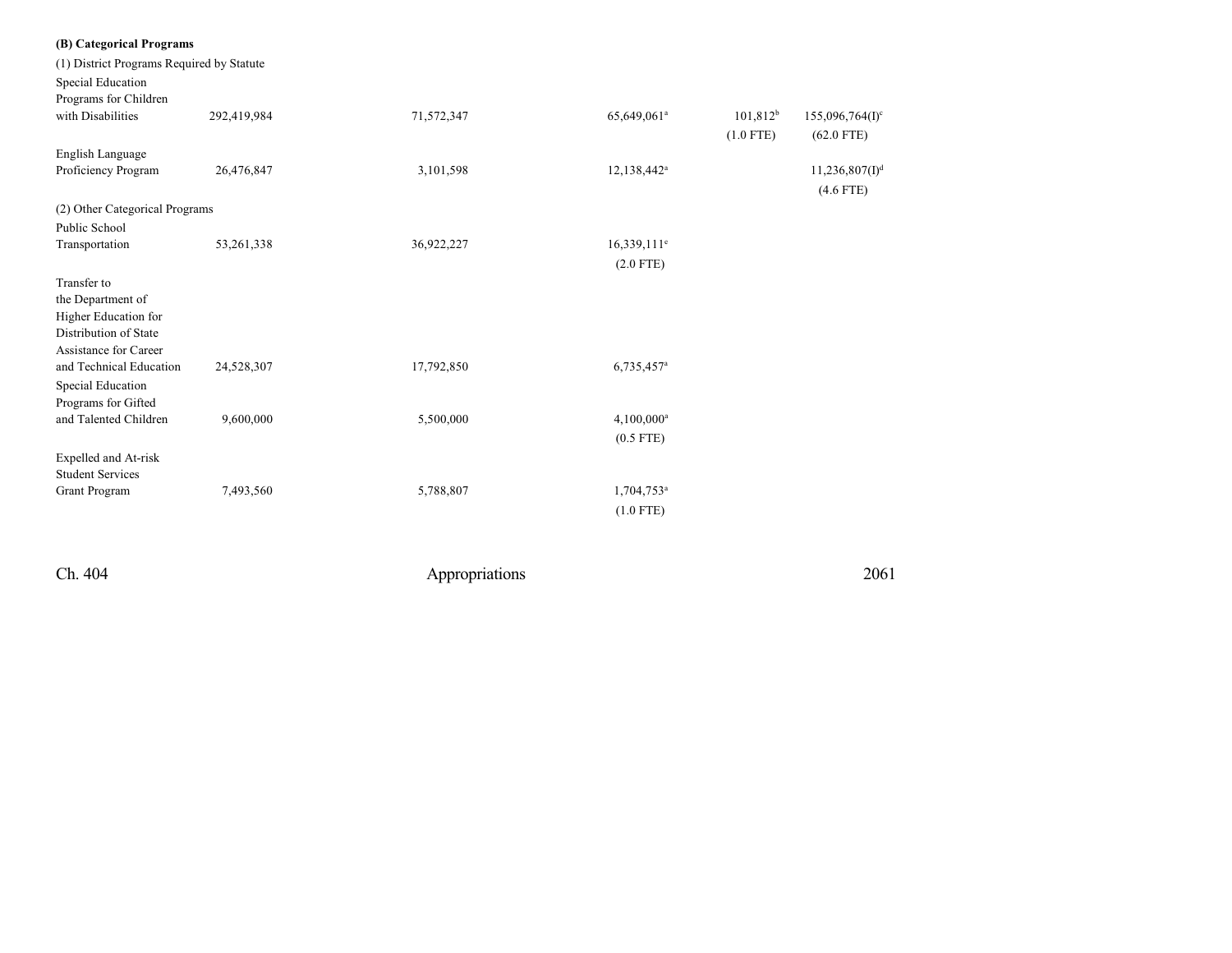|                                          |    |                           |    | <b>APPROPRIATION FROM</b> |                               |    |                                                |    |                             |    |                                       |                                |
|------------------------------------------|----|---------------------------|----|---------------------------|-------------------------------|----|------------------------------------------------|----|-----------------------------|----|---------------------------------------|--------------------------------|
|                                          |    | ITEM &<br><b>SUBTOTAL</b> |    | <b>TOTAL</b>              | <b>GENERAL</b><br><b>FUND</b> |    | <b>GENERAL</b><br><b>FUND</b><br><b>EXEMPT</b> |    | <b>CASH</b><br><b>FUNDS</b> |    | <b>REAPPROPRIATED</b><br><b>FUNDS</b> | <b>FEDERAL</b><br><b>FUNDS</b> |
|                                          | \$ |                           | \$ |                           | \$                            | \$ |                                                | \$ |                             | \$ |                                       | \$                             |
| Small Attendance<br>Center Aid           |    | 959,379                   |    |                           | 787,645                       |    |                                                |    | 171,734 <sup>a</sup>        |    |                                       |                                |
| Comprehensive<br><b>Health Education</b> |    | 1,005,396                 |    |                           | 300,000                       |    |                                                |    | 705,396 <sup>a</sup>        |    |                                       |                                |
|                                          |    |                           |    |                           |                               |    |                                                |    | $(1.0$ FTE)                 |    |                                       |                                |
|                                          |    | 415,744,811               |    |                           |                               |    |                                                |    |                             |    |                                       |                                |

<sup>a</sup> These amounts shall be from the State Education Fund created in Section 17 (4) (a) of Article IX of the State Constitution. Pursuant to Section 17 (3) of Article IX of the State Constitution, appropriations from the State Education Fund are not subject to the limitation on fiscal year spending set forth in Section 20 of Article X of the State Constitution.

<sup>b</sup> This amount shall be from federal funds transferred from the Department of Human Services.

c This amount shall be from federal funds authorized pursuant to the federal Individuals with Disabilities Education Act and is included for informational purposes only.

<sup>d</sup> This amount shall be from federal funds authorized pursuant to Title III of the federal No Child Left Behind Act of 2001 and is included for informational purposes only.

<sup>e</sup> Of this amount, \$15,889,111 shall be from the State Education Fund created in Section 17 (4) (a) of Article IX of the State Constitution and \$450,000 shall be from the Public School Transportation Fund created in Section 22-51-103 (1), C.R.S. Pursuant to Section 17 (3) of Article IX of the State Constitution, appropriations from the State Education Fund are not subject to the limitation on fiscal year spending set forth in Section 20 of Article X of the State Constitution.

### **(C) Grant Programs, Distributions, and Other Assistance**

(1) Health and Nutrition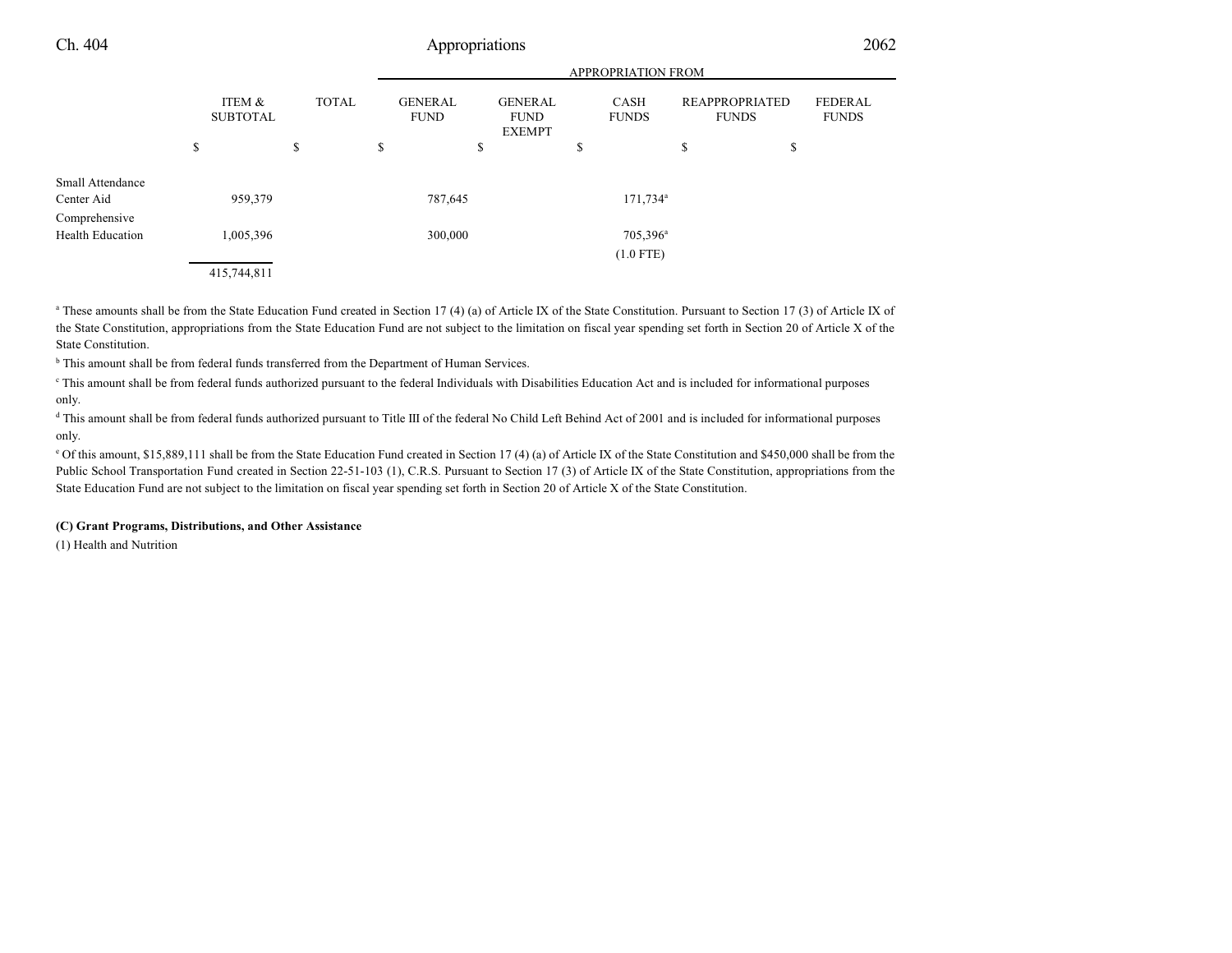| Federal                        |             |             |                         |                        |                |
|--------------------------------|-------------|-------------|-------------------------|------------------------|----------------|
| <b>Nutrition Programs</b>      | 156,531,965 | 82,327      |                         |                        | 156,449,638(I) |
|                                |             | $(0.9$ FTE) |                         |                        | $(8.1$ FTE)    |
| State Match for                |             |             |                         |                        |                |
| School Lunch Program           | 2,472,644   |             | 2,472,644 <sup>a</sup>  |                        |                |
| <b>Child Nutrition</b>         |             |             |                         |                        |                |
| School Lunch                   |             |             |                         |                        |                |
| Protection Program             | 850,000     |             | 850,000 <sup>b</sup>    |                        |                |
| <b>Start Smart Nutrition</b>   |             |             |                         |                        |                |
| Program Fund                   | 700,000     | 700,000     |                         |                        |                |
|                                | 800,000     | 800,000     |                         |                        |                |
| <b>Start Smart</b>             |             |             |                         |                        |                |
| Nutrition Program              | 843,495     |             | $143,495^\circ$         | $700,000^{\circ}$      |                |
|                                | 914,000     |             | $114,000^{\circ}$       | 800,000 <sup>c</sup>   |                |
| S.B. 97-101 Public             |             |             |                         |                        |                |
| School Health Services         | 134,593     |             |                         | $134,593$ <sup>d</sup> |                |
|                                |             |             |                         | $(1.4$ FTE)            |                |
| (2) Capital Construction       |             |             |                         |                        |                |
| Division of                    |             |             |                         |                        |                |
| Public School Capital          |             |             |                         |                        |                |
| <b>Construction Assistance</b> | 874,831     |             | 874,831 <sup>e</sup>    |                        |                |
|                                |             |             | $(9.0$ FTE)             |                        |                |
| Public School Capital          |             |             |                         |                        |                |
| <b>Construction Assistance</b> |             |             |                         |                        |                |
| Board - Lease Payments         | 57,000,000  |             | 57,000,000 <sup>e</sup> |                        |                |
| <b>Financial Assistance</b>    |             |             |                         |                        |                |
| Priority Assessment            | 50,000      |             | $50,000^{\circ}$        |                        |                |
|                                |             |             |                         |                        |                |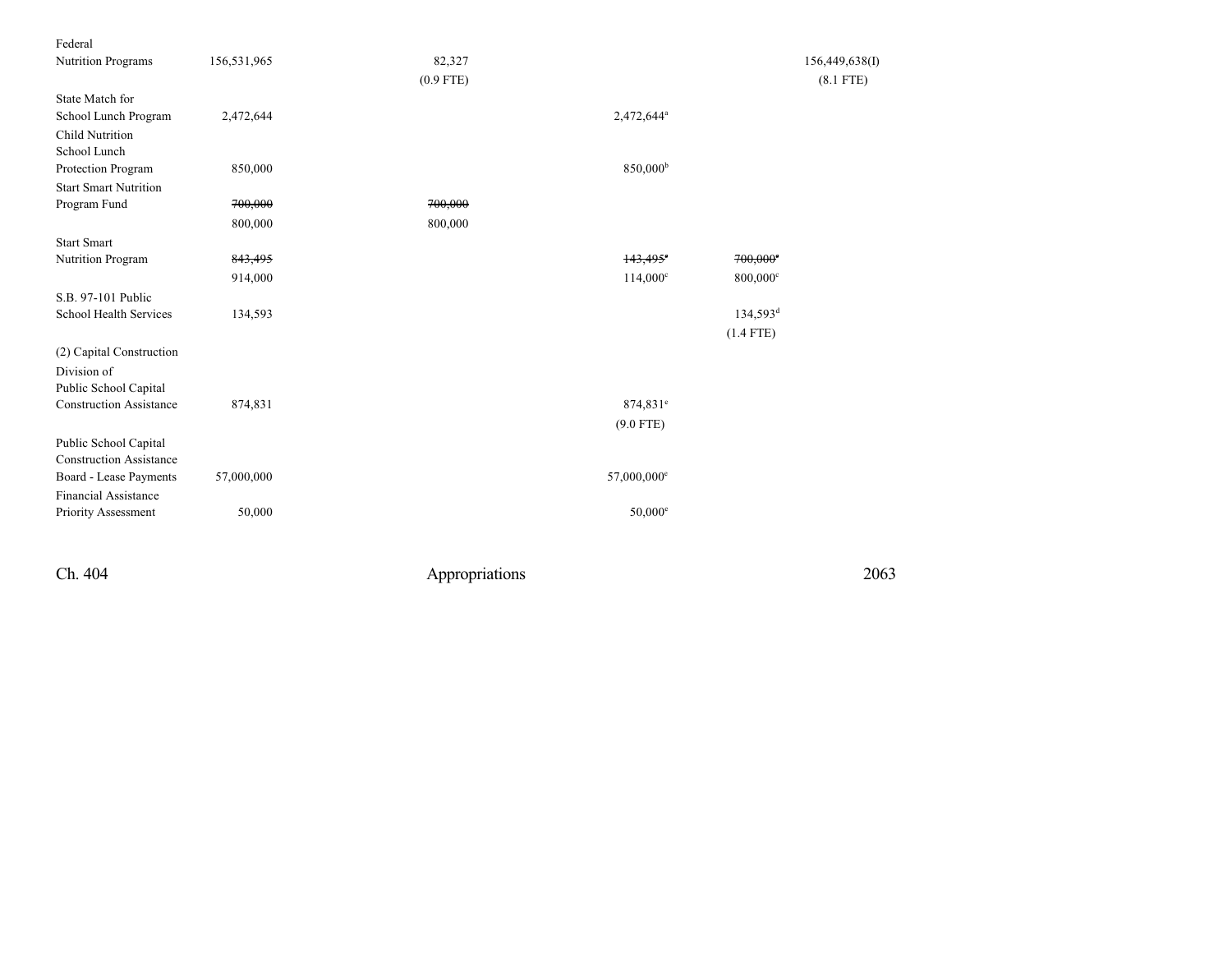|                                                                               |                           |              |                               |                                                | <b>APPROPRIATION FROM</b> |                                       |                                |
|-------------------------------------------------------------------------------|---------------------------|--------------|-------------------------------|------------------------------------------------|---------------------------|---------------------------------------|--------------------------------|
|                                                                               | ITEM &<br><b>SUBTOTAL</b> | <b>TOTAL</b> | <b>GENERAL</b><br><b>FUND</b> | <b>GENERAL</b><br><b>FUND</b><br><b>EXEMPT</b> | CASH<br><b>FUNDS</b>      | <b>REAPPROPRIATED</b><br><b>FUNDS</b> | <b>FEDERAL</b><br><b>FUNDS</b> |
|                                                                               | \$                        | \$           | \$                            | \$                                             | \$                        | \$<br>\$                              |                                |
| State Aid for Charter<br><b>School Facilities</b><br>(3) Reading and Literacy | 6,000,000                 |              |                               |                                                | $6,000,000$ <sup>b</sup>  |                                       |                                |
| Early Literacy<br>Competitive Grant                                           |                           |              |                               |                                                |                           |                                       |                                |
| Program                                                                       | 5,150,000                 |              |                               |                                                | 5,150,000f                |                                       |                                |
|                                                                               |                           |              |                               |                                                | $(8.0$ FTE)               |                                       |                                |
| Early Literacy<br>Program Per Pupil                                           |                           |              |                               |                                                |                           |                                       |                                |
| Intervention Funding                                                          | 9,850,000                 |              |                               |                                                | 9,850,000 <sup>g</sup>    |                                       |                                |
|                                                                               |                           |              |                               |                                                | $(1.0$ FTE)               |                                       |                                |
| (4) Professional Development and Instructional Support                        |                           |              |                               |                                                |                           |                                       |                                |
| <b>Content Specialists</b>                                                    | 441,808                   |              |                               |                                                | 441,808 <sup>b</sup>      |                                       |                                |
|                                                                               |                           |              |                               |                                                | $(5.0$ FTE)               |                                       |                                |
| Office of Dropout                                                             |                           |              |                               |                                                |                           |                                       |                                |
| Prevention and Student                                                        |                           |              |                               |                                                |                           |                                       |                                |
| Reengagement                                                                  | 2,700,000                 |              |                               |                                                |                           |                                       | 2,700,000(I)                   |
|                                                                               |                           |              |                               |                                                |                           |                                       | $(2.3$ FTE)                    |
| <b>Stipends for Nationally</b>                                                |                           |              |                               |                                                |                           |                                       |                                |
| <b>Board Certified Teachers</b>                                               | 278,400                   |              |                               |                                                | 278,400 <sup>b</sup>      |                                       |                                |
| (5) Facility Schools                                                          |                           |              |                               |                                                |                           |                                       |                                |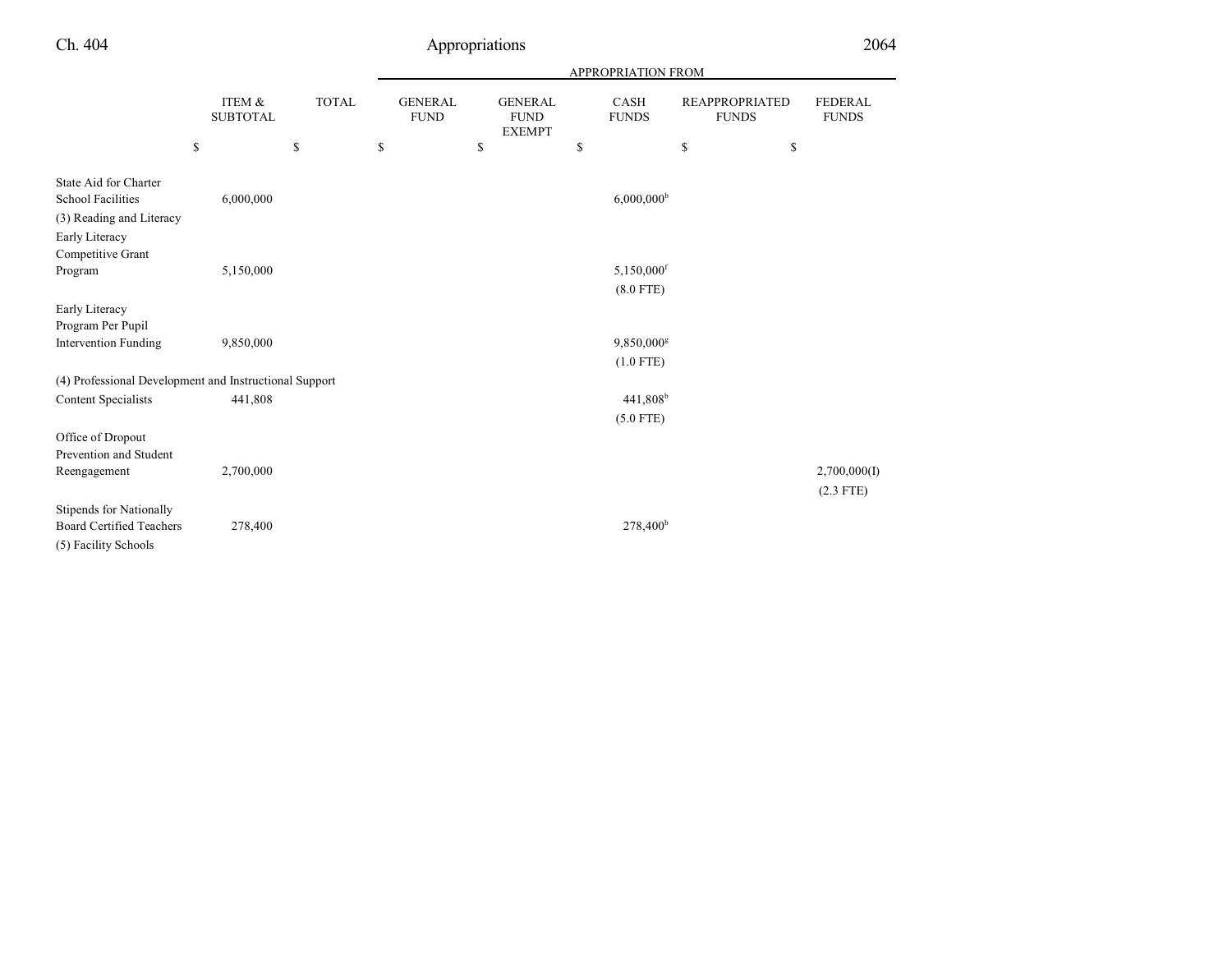| Facility Schools Unit and      |               |                            |                |
|--------------------------------|---------------|----------------------------|----------------|
| <b>Facility Schools Board</b>  | 258,575       | $258,575^h$                |                |
|                                |               | $(3.0$ FTE)                |                |
| <b>Facility School Funding</b> | 14,483,764    | 14,483,764 <sup>b</sup>    |                |
| (6) Other Assistance           |               |                            |                |
| Appropriated                   |               |                            |                |
| Sponsored Programs             | 281,168,404   | 2,707,305<br>4,595,000     | 273,866,099(I) |
|                                |               | $(1.0$ FTE)<br>$(6.0$ FTE) | $(61.7$ FTE)   |
| School Counselor               |               |                            |                |
| Corps Grant Program            | 5,000,000     | $5,000,000^{\rm b}$        |                |
|                                |               | $(1.0$ FTE)                |                |
| <b>BOCES</b> Funding per       |               |                            |                |
| Section 22-5-122, C.R.S.       | 1,300,000     | $1,300,000^{\rm b}$        |                |
|                                |               | $(1.0$ FTE)                |                |
|                                |               |                            |                |
| Contingency                    |               |                            |                |
| Reserve Fund                   | 1,000,000     | $1,000,000^k$              |                |
| Supplemental On-line           |               |                            |                |
| <b>Education Services</b>      | 480,000       | 480,000 <sup>1</sup>       |                |
| Interstate Compact on          |               |                            |                |
| <b>Educational Opportunity</b> |               |                            |                |
| for Military Children          | 23,015        | $23,015^b$                 |                |
|                                | 547, 591, 494 |                            |                |
|                                | 547,761,999   |                            |                |
|                                |               |                            |                |

<sup>a</sup> This amount shall be from interest and income earned on the investment of moneys in the Public School Fund that is credited to the State Public School Fund pursuant to Section 22-41-102 (3) (a), C.R.S.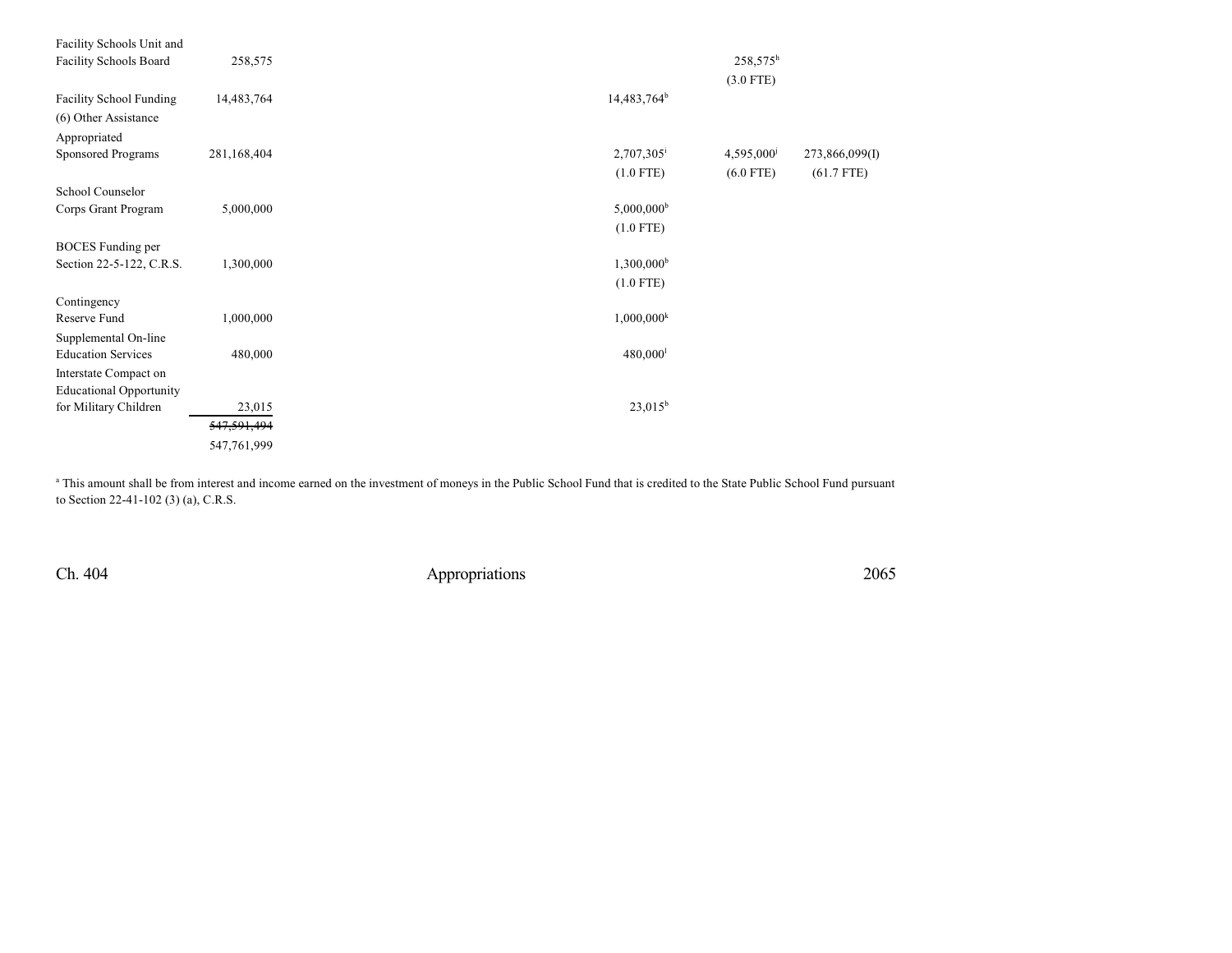|                           |              |                                | AFFINUENIA HUIN FINUM         |                      |                                       |                         |  |  |
|---------------------------|--------------|--------------------------------|-------------------------------|----------------------|---------------------------------------|-------------------------|--|--|
| ITEM &<br><b>SUBTOTAL</b> | <b>TOTAL</b> | <b>GENER AL</b><br><b>FUND</b> | <b>GENERAL</b><br><b>FUND</b> | CASH<br><b>FUNDS</b> | <b>REAPPROPRIATED</b><br><b>FUNDS</b> | FEDERAL<br><b>FUNDS</b> |  |  |
|                           |              |                                | <b>EXEMPT</b>                 |                      |                                       |                         |  |  |
|                           |              |                                |                               |                      |                                       |                         |  |  |

APPROPRIATION FROM

<sup>b</sup> These amounts shall be from the State Education Fund created in Section 17 (4) (a) of Article IX of the State Constitution. Pursuant to Section 17 (3) of Article IX of the State Constitution, appropriations from the State Education Fund are not subject to the limitation on fiscal year spending set forth in Section 20 of Article X of the State Constitution.

 $\degree$ These amounts shall be from the Start Smart Nutrition Program Fund created in Section 22-82.7-105 (1), C.R.S., including  $\degree$ 700,000 \$800,000 reappropriated funds from the General Fund moneys appropriated to the Start Smart Nutrition Program Fund line item in FY 2013-14 and \$143,495 \$114,000 cash funds from fund reserves.

<sup>d</sup> This amount shall be from federal Medicaid funds transferred from the Transfer to Department of Education for Public School Health Services line item in the Department of Health Care Policy and Financing.

e These amounts shall be from the Public School Capital Construction Assistance Fund created in Section 22-43.7-104 (1), C.R.S.

<sup>f</sup> This amount shall be from the Early Literacy Fund created in Section 22-7-1210 (1), C.R.S., and shall include \$4,583,938 from tobacco settlement moneys that are transferred to the Fund pursuant to Section 22-7-1210 (3), C.R.S., and \$566,062 from interest and income earned on the investment of moneys in the Public School Fund that is credited to the Fund pursuant to Section 22-41-102 (3) (c), C.R.S. Pursuant to Section 24-22-116 (2) (a) (I), C.R.S., tobacco litigation settlement funds are not state fiscal year spending as defined in Section 20 of Article X of the State Constitution.

<sup>g</sup> This amount shall be from the Early Literacy Fund created in Section 22-7-1210 (1), C.R.S., from interest and income earned on the investment of moneys in the Public School Fund that is credited to the Fund pursuant to Section 22-41-102 (3) (c), C.R.S.

h This amount shall be transferred from the Assistance to Public Schools, Grant Programs, Distributions, and Other Assistance, Facility Schools, Facility School Funding line item.

<sup>i</sup> Of this amount, \$1,897,305 shall be from various grants and donations and \$810,000 shall be from fees and charges for workshops, conferences, training programs, and seminars.

j This amount shall be transferred from the Division of Child Care in the Department of Human Services.

k This amount shall be from the Contingency Reserve Fund created in Section 22-54-117 (1) (a), C.R.S., from school district reimbursements that are credited to the Fund pursuant to Section 22-54-117 (1) (c), C.R.S.

This amount shall be from federal mineral leasing revenues transferred to the State Public School Fund pursuant to Sections 22-54-114 (1) and 34-63-102, C.R.S.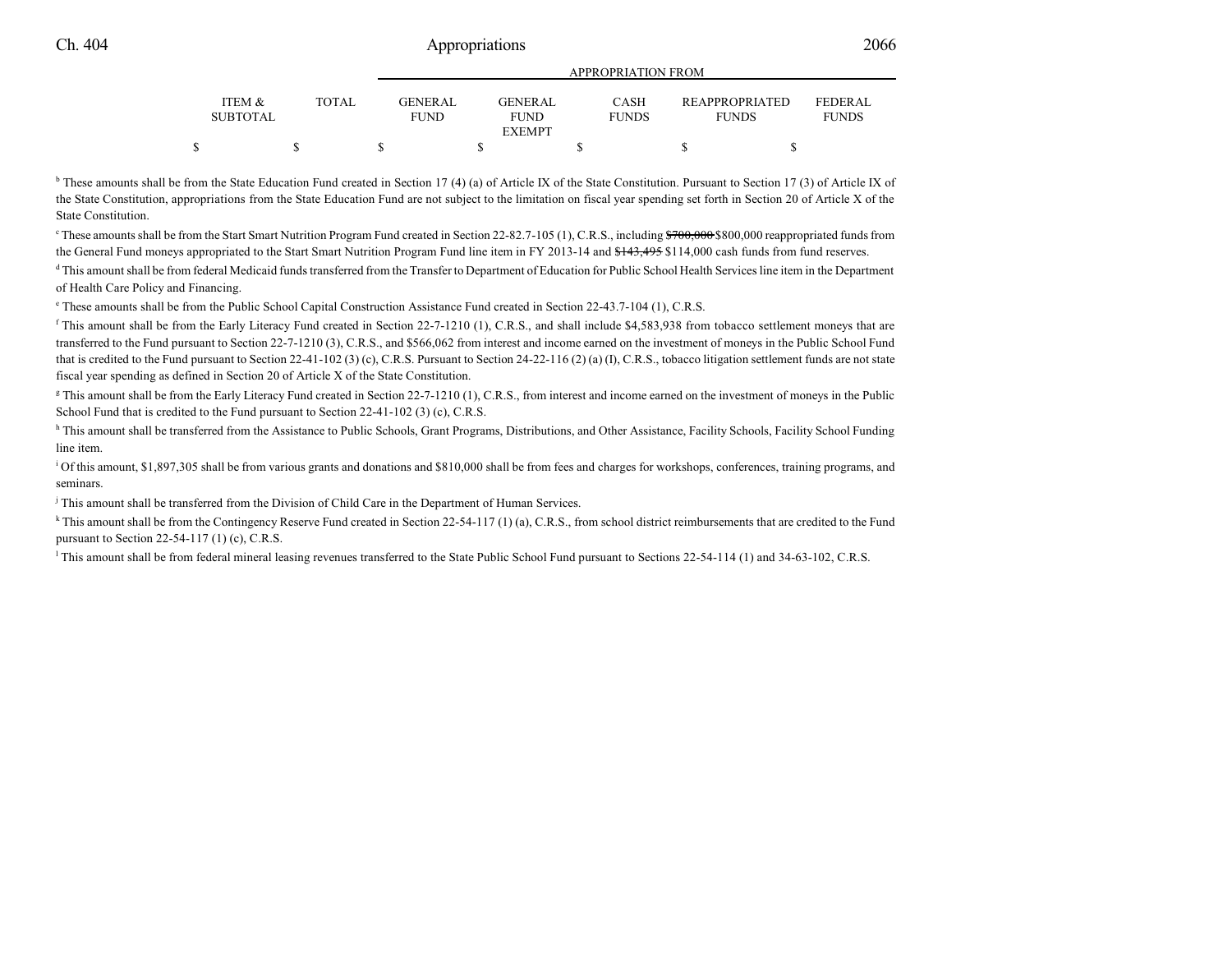#### **(D) Indirect Cost Assessment**

| <b>Indirect Cost Assessment</b><br>1,894,075 | 87,695 <sup>a</sup> | $15,406^{\rm b}$ | 1,790,974(I) |
|----------------------------------------------|---------------------|------------------|--------------|
|----------------------------------------------|---------------------|------------------|--------------|

<sup>a</sup> This amount shall be from various grants and donations.

<sup>b</sup> This amount shall be from federal Medicaid funds transferred from the Transfer to Department of Education for Public School Health Services line item in the Department of Health Care Policy and Financing.

| 4,458,473,227 |  |
|---------------|--|
| 4,458,643,732 |  |

#### **(3) LIBRARY PROGRAMS**

| Administration               | 999,598   | 749,598      | $250,000^a$      |              |
|------------------------------|-----------|--------------|------------------|--------------|
|                              |           | $(11.8$ FTE) | $(2.5$ FTE)      |              |
| Federal Library Funding      | 2,948,239 |              |                  | 2,948,239(1) |
|                              |           |              |                  | $(23.8$ FTE) |
| <b>Broadband Technology</b>  |           |              |                  |              |
| <b>Opportunities Program</b> | 67,000    |              | $67,000^{\rm a}$ |              |
| Colorado Library             |           |              |                  |              |
| Consortium                   | 1,000,000 | 1,000,000    |                  |              |
| Colorado Virtual Library     | 379,796   | 359,796      | $20,000^a$       |              |
| Colorado Talking             |           |              |                  |              |
| Book Library, Building       |           |              |                  |              |
| Maintenance and              |           |              |                  |              |
| <b>Utilities Expenses</b>    | 70,660    | 70,660       |                  |              |
|                              |           |              |                  |              |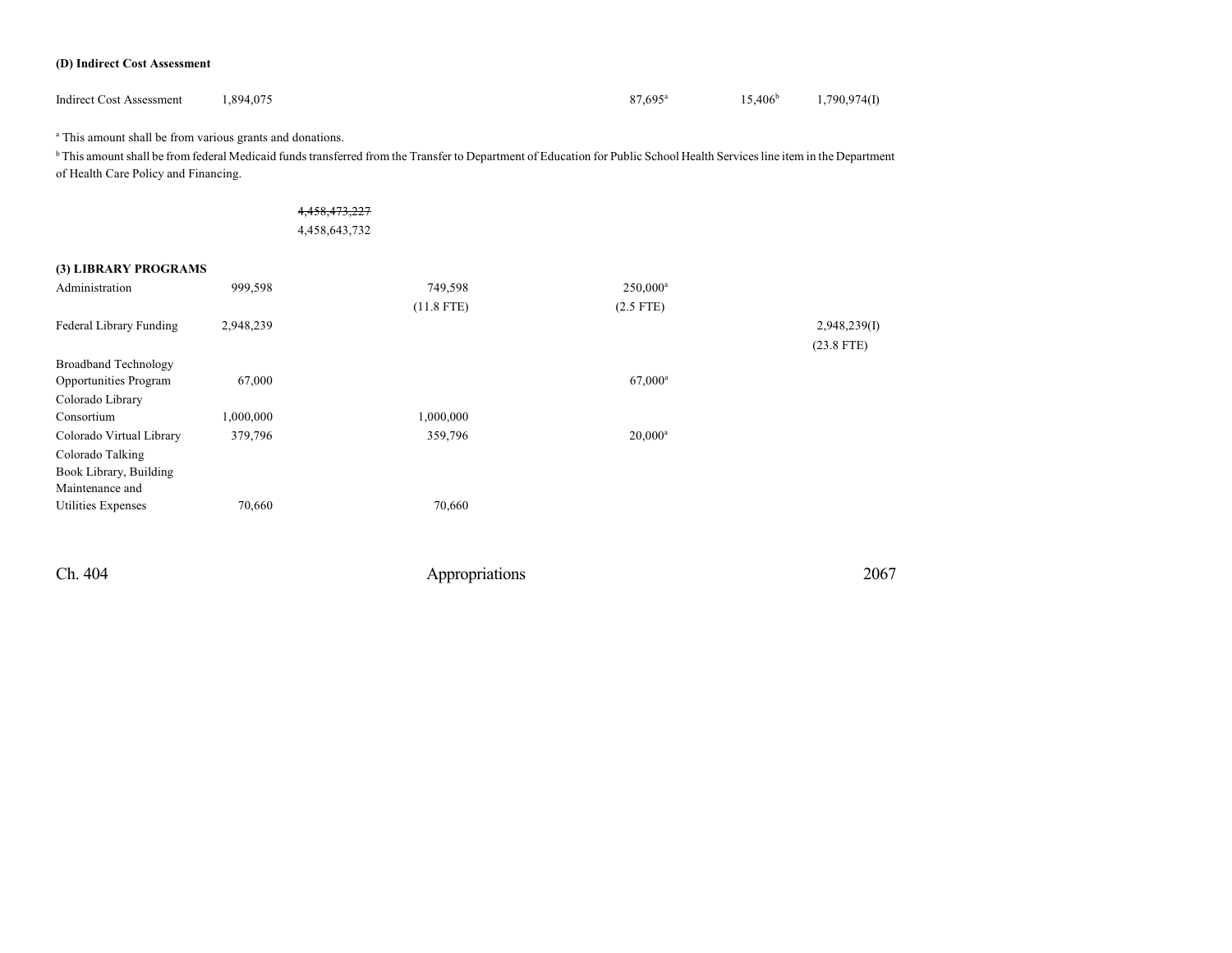|                                                                      |                           |              | <b>APPROPRIATION FROM</b>     |                                                |                             |                                       |                                |  |  |  |  |
|----------------------------------------------------------------------|---------------------------|--------------|-------------------------------|------------------------------------------------|-----------------------------|---------------------------------------|--------------------------------|--|--|--|--|
|                                                                      | ITEM &<br><b>SUBTOTAL</b> | <b>TOTAL</b> | <b>GENERAL</b><br><b>FUND</b> | <b>GENERAL</b><br><b>FUND</b><br><b>EXEMPT</b> | <b>CASH</b><br><b>FUNDS</b> | <b>REAPPROPRIATED</b><br><b>FUNDS</b> | <b>FEDERAL</b><br><b>FUNDS</b> |  |  |  |  |
|                                                                      | \$                        | \$           | \$                            | \$                                             | \$                          | \$<br>\$                              |                                |  |  |  |  |
| Reading Services<br>for the Blind <sup>6</sup>                       | 350,000                   |              |                               |                                                |                             | 350,000 <sup>b</sup>                  |                                |  |  |  |  |
| State Grants to<br>Publicly-Supported<br>Libraries Fund <sup>7</sup> | 2,000,000                 |              | 2,000,000                     |                                                |                             |                                       |                                |  |  |  |  |
| State Grants to<br>Publicly-Supported<br>Libraries Program           | 2,000,000                 |              |                               |                                                |                             | $2,000,000$ <sup>c</sup>              |                                |  |  |  |  |
| <b>Indirect Cost Assessment</b>                                      | 83,548                    | 9,898,841    |                               |                                                |                             |                                       | 83,548(I)                      |  |  |  |  |

<sup>a</sup> These amounts shall be from grants and donations.

<sup>b</sup> This amount shall be from moneys appropriated from the Colorado Disabled Telephone Users Fund to the Department of Regulatory Agencies, to be credited to the Reading Services for the Blind Cash Fund created in Section 24-90-105.5 (5), C.R.S., pursuant to Section 40-17-104 (1), C.R.S.

c This amount shall be from the State Grants to Publicly-Supported Libraries Fund created in Section 24-90-407, C.R.S.

### **(4) SCHOOL FOR THE DEAF AND THE BLIND**

**(A) School Operations** Personal Services 9,121,285 (141.3 FTE) Early Intervention Services 1,165,533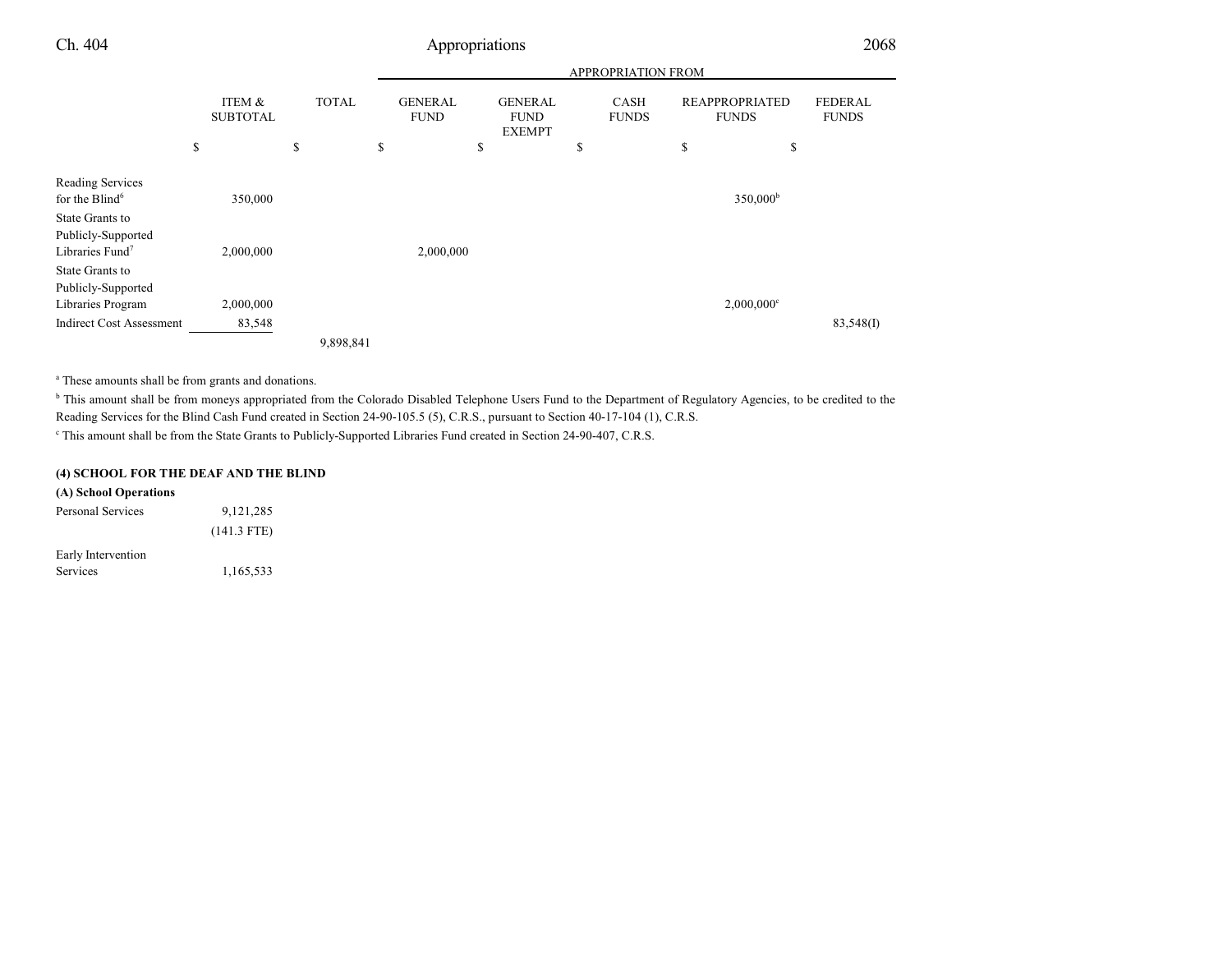|                           | $(10.0$ FTE) |            |               |
|---------------------------|--------------|------------|---------------|
| Shift Differential        | 87,032       |            |               |
| <b>Operating Expenses</b> | 417,277      |            |               |
| Vehicle Lease Payments    | 27,913       |            |               |
| Utilities                 | 554,810      |            |               |
| Allocation of State and   |              |            |               |
| Federal Categorical       |              |            |               |
| Program Funding           | 170,000      |            |               |
|                           | $(0.4$ FTE)  |            |               |
| Medicaid                  |              |            |               |
| Reimbursements for        |              |            |               |
| Public School Health      |              |            |               |
| Services                  | 150,000      |            |               |
|                           | $(1.5$ FTE)  |            |               |
|                           | 11,693,850   | 10,083,974 | $1,609,876^a$ |

a Of this amount, \$1,254,876 shall be transferred from the Assistance to Public Schools, Grant Programs, Distributions, and Other Assistance, Facility Schools, Facility School Funding line item, \$170,000 shall be transferred from various line items in the Assistance to Public Schools, Categorical Programs section, \$150,000 shall be from federal Medicaid funds transferred from the Public School Health Services line item in Other Medical Services in the Department of Health Care Policy and Financing pursuant to the S.B. 97-101 Public School Health Services program, and, \$35,000 shall be transferred from federal Child Nutrition Act funds appropriated in the Assistance to Public Schools, Grant Programs, Distributions, and Other Assistance, Other Assistance, Appropriated Sponsored Programs line item.

#### **(B) Special Purpose**

| Fees and Conferences     | 120,000     |
|--------------------------|-------------|
| <b>Outreach Services</b> | 1,025,000   |
|                          | $(5.4$ FTE) |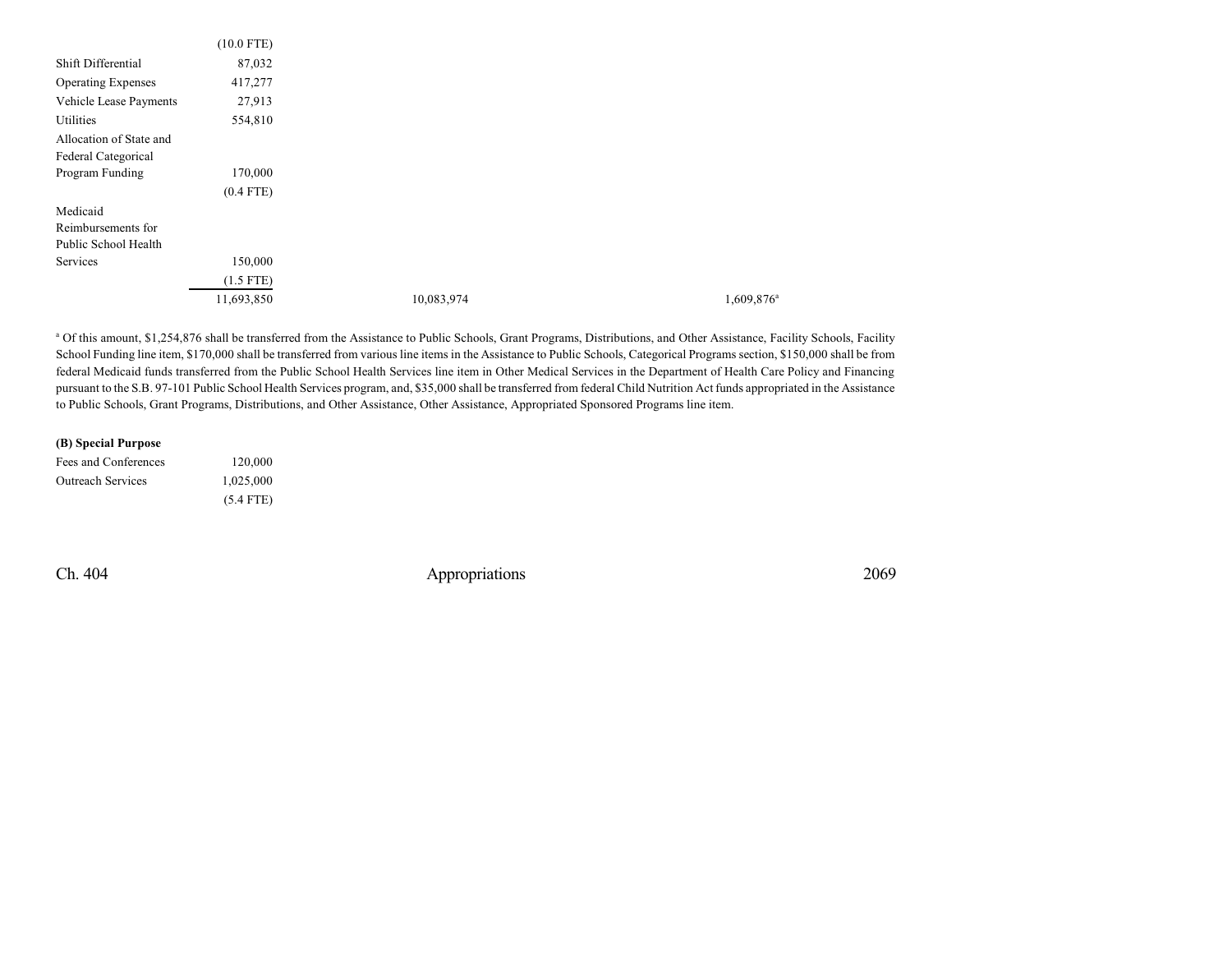| Ch. 404               | Appropriations |                           |    |              |    |                               |    |                                                |    |                           | 2070                                  |                                |
|-----------------------|----------------|---------------------------|----|--------------|----|-------------------------------|----|------------------------------------------------|----|---------------------------|---------------------------------------|--------------------------------|
|                       |                |                           |    |              |    |                               |    |                                                |    | <b>APPROPRIATION FROM</b> |                                       |                                |
|                       |                | ITEM &<br><b>SUBTOTAL</b> |    | <b>TOTAL</b> |    | <b>GENERAL</b><br><b>FUND</b> |    | <b>GENERAL</b><br><b>FUND</b><br><b>EXEMPT</b> |    | CASH<br><b>FUNDS</b>      | <b>REAPPROPRIATED</b><br><b>FUNDS</b> | <b>FEDERAL</b><br><b>FUNDS</b> |
|                       | \$             |                           | \$ |              | \$ |                               | \$ |                                                | \$ |                           | \$<br>\$                              |                                |
| Tuition from          |                |                           |    |              |    |                               |    |                                                |    |                           |                                       |                                |
| Out-of-state Students |                | 200,000                   |    |              |    |                               |    |                                                |    |                           |                                       |                                |
| Grants                |                | 1,200,000                 |    |              |    |                               |    |                                                |    |                           |                                       |                                |
|                       |                | $(9.0$ FTE)               |    |              |    |                               |    |                                                |    |                           |                                       |                                |
|                       |                | 2,545,000                 |    |              |    |                               |    |                                                |    | 1,075,000 <sup>a</sup>    | $1,470,000^{\rm b}$                   |                                |

<sup>a</sup> Of this amount, \$755,000 shall be from fees collected from school districts, boards of cooperative services, and private entities for the purposes of outreach services, \$200,000 shall be tuition payments received from other states, and \$120,000 shall be from fees and charges for workshops and conferences.

<sup>b</sup> This amount shall be from various federal funds transferred from the Assistance to Public Schools section.

#### 14,238,850

### **TOTALS PART III (EDUCATION)**

| <del>\$4,562,558,440</del>      | <del>\$2.630.506.410</del> | \$469,842,084 <sup>a</sup> | \$808,055,536 <sup>b</sup> | <del>\$28,629,576</del> ° | \$625,524,834 <sup>d</sup>                   |
|---------------------------------|----------------------------|----------------------------|----------------------------|---------------------------|----------------------------------------------|
| \$4.561.083.312 \$2.630.460.887 |                            |                            | $$806,471,425^b$           |                           | $$28,725,323^{\circ}$ $$625,583,593^{\circ}$ |

<sup>a</sup> This amount shall be from the General Fund Exempt Account created in Section 24-77-103.6 (2), C.R.S.

<sup>b</sup> Of this amount,  $\frac{$3,633,246}{0.3555,004}$  contains an (I) notation.

c Of this amount, \$11,819,722 contains an (I) notation.

<sup>d</sup> Of this amount, \$625,524,834 \$625,583,593 contains an (I) notation.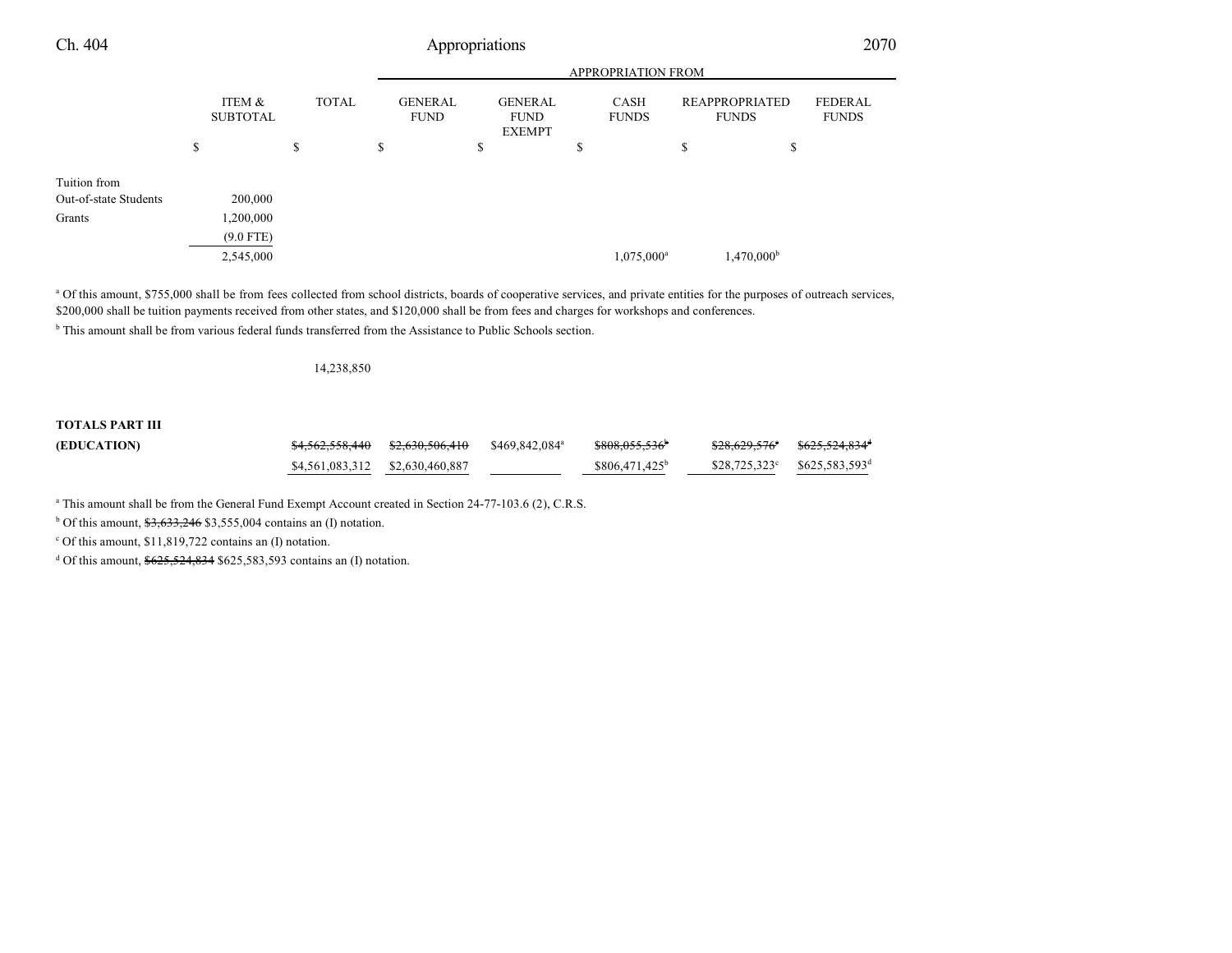#### **FOOTNOTES** -- The following statements are referenced to the numbered footnotes throughout section 2.

- 3a DEPARTMENT OF EDUCATION, MANAGEMENT AND ADMINISTRATION, ASSESSMENTS AND DATA ANALYSES, COLORADO STUDENT ASSESSMENT PROGRAM -- \$1,625,000 OF THE CASH FUNDS APPROPRIATION TO THIS LINE ITEM FOR THE AUGMENTATION OF STATE ASSESSMENTS MAY REMAIN AVAILABLE UNTIL THE CLOSE OF FY 2014-15.
- 4 Department of Education, Assistance to Public Schools, Public School Finance, State Share of Districts' Total Program Funding -- Pursuant to Section 22-35-108 (2) (a), C.R.S., the purpose of this footnote is to specify what portion of this appropriation is intended to be available for the Accelerating Students Through Concurrent Enrollment (ASCENT) Program for FY 2013-14. It is the intent of the General Assembly that the Department of Education be authorized to utilize up to \$2,709,450 of this appropriation to fund qualified students designated as ASCENT Program participants. This amount is calculated based on an estimated 450 FTE participants funded at a rate of \$6,021 per FTE pursuant to Section 22-54-104 (4.7), C.R.S.
- 5 Department of Education, Assistance to Public Schools, Public School Finance, State Share of Districts' Total Program Funding -- It is the intent of the General Assembly that a portion of the amount appropriated for this line item, not to exceed \$250,000 for fiscal year FY 2013-14, shall be transferred to the Legislative Council for the purpose of funding the biennial cost of living analysis pursuant to Section 22-54-104 (5) (c) (III) (B), C.R.S.
- 6 Department of Education, Library Programs, Reading Services for the Blind -- This appropriation is for the support of privately operated reading services for the blind, as authorized by Section 24-90-105.5, C.R.S. It is the intent of the General Assembly that \$300,000 of this appropriation be used to provide access to radio and television broadcasts of locally published and produced materials and \$50,000 of this appropriation be used to provide telephone access to digital transmissions of nationally published and produced materials.
- 7 Department of Education, Library Programs, State Grants to Publicly-Supported Libraries Program -- It is the intent of the General Assembly that grants provided through this line item be used to support efforts to improve early literacy.